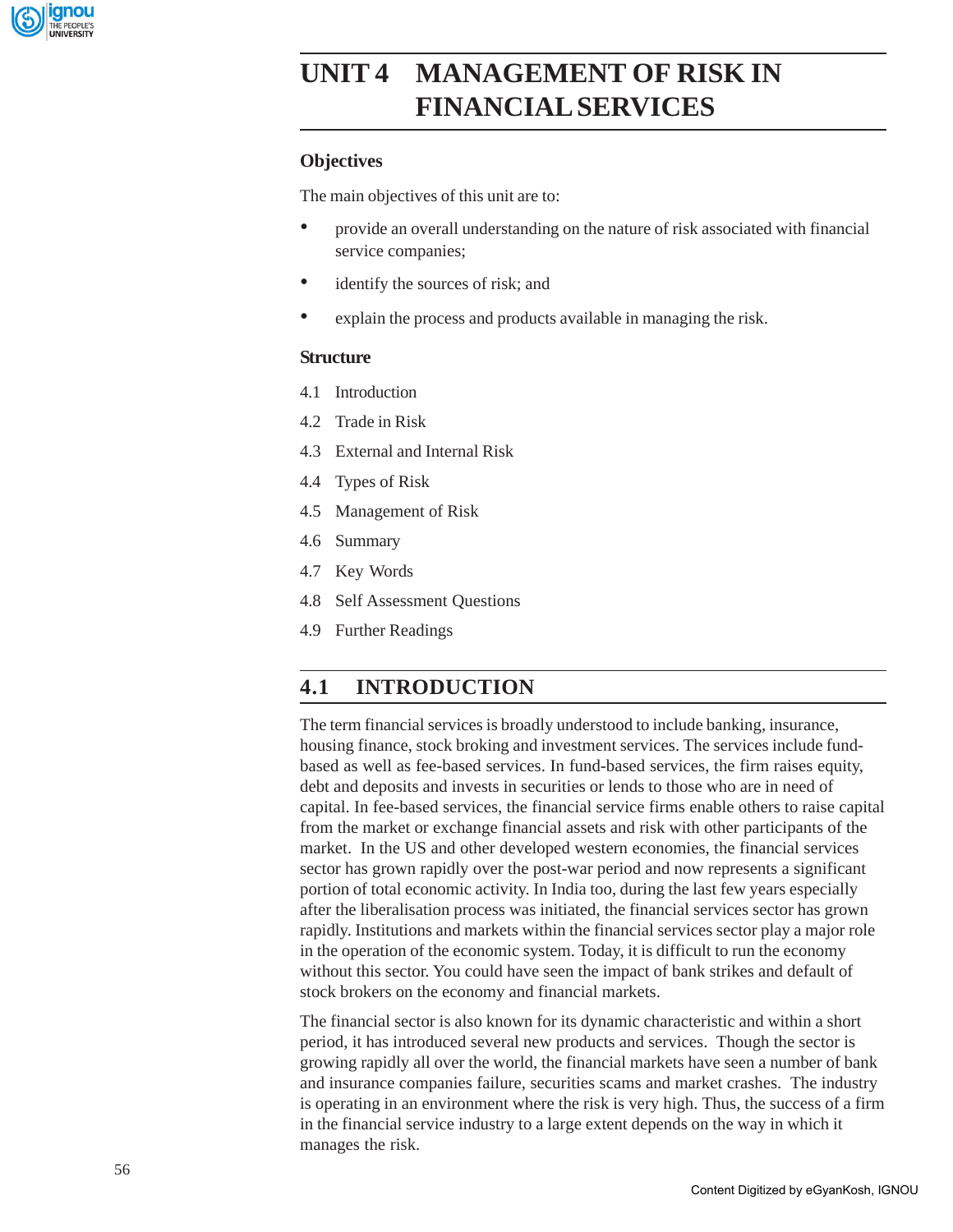

# **Management of Risk 4.2 TRADE IN RISK in Financial Services**

The financial service sector offers several products and services to its customers. There are two ways in which you could look at these products and services. For example, if a bank collects money towards a fixed deposit, you may view this transaction as the bank selling a product called fixed deposit to you. If you consider the entire activity of the bank, you will realise the bank is giving you a 'financial claim' in exchange of money and acquire another 'financial claim' when it lends money to a firm. Financial claim is nothing but a promise to give a fixed amount under certain predetermined terms. Thus the main activity of the bank is buying financial claims from the borrowers and selling financial claims to the deposit holders. All financial claims in general are risky and thus bank trade in risk. Similarly, stock brokers buy and sell shares and bonds which are nothing but financial claims issued by the corporate sector and they also trade in risk. If you have an asset say building which is exposed to some amount of risk like fire, you can pass on the risk to the insurance companies. The insurance companies take risk from you and some time sell the risk to another insurance companies. They also issue financial claims to those who invest money in their equity and bonds. The case of investment companies are not much different from that of others. For example, venture capital companies take business risk when they invest money in new technologies. Mutual funds offer the benefit of eliminating or reducing the risk (unsystematic) of investment. Merchant Bankers facilitate the companies to sell financial claims to the public. In other words, risk is an integral part of the financial services industry and also the main product of the industry.

## **4.3 EXTERNAL AND INTERNAL RISK**

 The financial services industry primarily deals with financial claims. When a company deals with financial claims, there is always a chance for default which in turn affects the performance of the company. The risk in financial services industry is very high as the chances of default by those who sold financial claims are very high. The default could arise due to several reasons. We can broadly classify them into two categories for easy understanding. The default could be due to failure of the person from whom financial service company has taken the financial claim. It could also be due to changes in interest rate in the market that reduces the value of existing financial claims. As these events arise outside the company, they can be grouped under external sources. There are internal reasons that cause default in meeting the financial liability. For example, the financial services company which is in different activities may take higher risk in some activities that affect the company as a whole. There could also be mismatching in the assets and liabilities of the bank. These reasons could be grouped under internal sources. In the next section, we will list down various sources of risks for different financial services.

## **External Risk**

As described earlier, this type of risk arises mainly on certain developments that take place outside the financial services company. As the industry offers different services, the external sources of risk also vary for different services. The following are few external sources of risk applicable to different services.

## **a) Institutions Providing Direct Finance**

There are different types of institutions available in the financial market providing finance for various requirements. Commercial banks normally provide finance for short term needs of the firms. Term-lending institutions meet the long term funding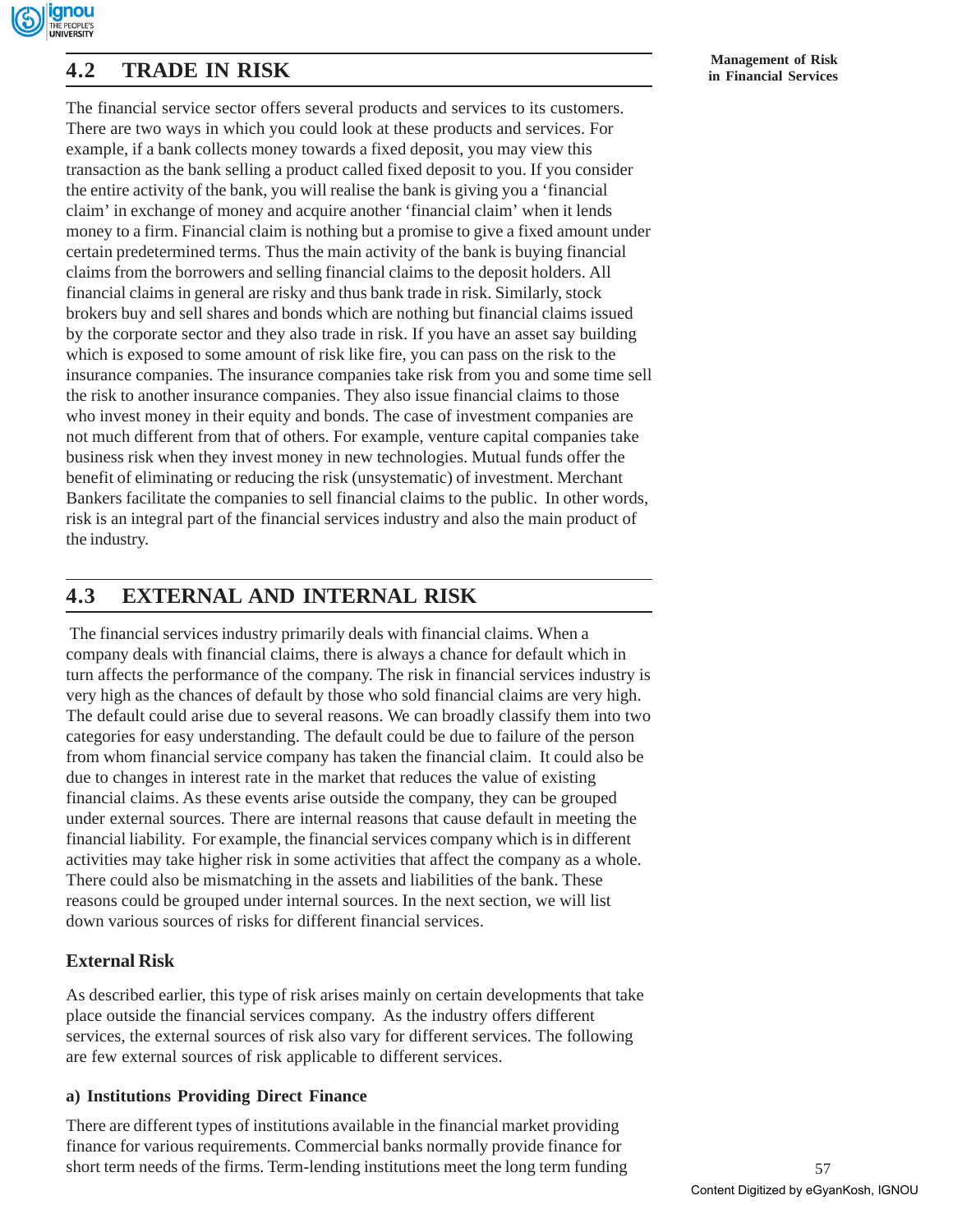

needs of industries which are commonly known as project financing. Housing finance companies provide funds to individuals and some times house-construction companies for acquisition of house property. Venture capital provides funds in the form of equity to new projects which involve some innovative ideas. Credit cards, factoring, forfeiting and bill discounting are other services which involve partly a service and partly a financing method. Though there are companies in the market specialising in these services, the commercial banks are also offering these services. As the nature of business is primarily lending and they borrow money from the market to offer these services, the nature of risk associated with these different ventures is common. For the purpose of convenience, all these services could be brought under the common head of banking services.

A bank may fail to honour the deposit claims of the deposit holders if the nonperforming assets of the bank increased above its net worth. Though this situation is unlikely in the present Indian conditions since most of the major banks and financial institutions are owned by the government, the failure of the banks is common in the west and other countries which follow open economy and banks are not owned by the government. Even in India, there were few cases of bank failures like Bank of Karad and Bank of Thanjavore though they were subsequently merged with other banks and investors were protected. As the privatisation is order of the day in every sector of the economy and already a number of private sector banks have been established in India, the sector will be exposed to more failures if the quality of the credit is poor.

Another important external reason for the failure of these institutions in the business of lending is the quality of other assets in their total assets. These institutions often invest a part of the funds in securities either to fulfil the regulatory requirements or for investment purpose. If the investment is made in high-risk debt or equity securities, and any adverse development in the capital market or the issuing company or agency will reduce the value of the investments and in this process it may affect the bank's ability to meet the liability. Thus evaluation of credit and investment assume importance in dealing with the external sources of risk.

## **b) Insurance Services**

Insurance companies take the risk associated with the assets of their clients. The premium collected for this service is in turn invested either in securities or lent to outsiders who are in need of money. Thus the insurance companies deal with the external environment in two ways. An insurance company may fail to honour its obligation if the investments they have made turned poor. Similarly, the quality of assets they have insured may also turn bad such that there may be a large number of claims which exceed the expectation of the company. It should be noted that insurance companies are exposed to two common problems namely *moral hazard* and *adverse selection.* Moral hazard is the tendency of an insured to take greater risk because she/he is insured. For example, a machine owner may run the machine continuously ignoring the normal shut-down requirement, to complete an order in short time. Without insurance, the owner may not run the unit ignoring the normal shutdown requirement. Another simple example that will help you to understand this moral hazard is the customers behaviour during the warranty period. You might have noticed the tendency of the people to use the product maximum during the period of warranty.

The adverse selection is the tendency of insuring the low quality asset and not insuring high quality assets. For example, suppose the price of insurance is same for all the ships. Then owners of ships that are in poor shape will find insurance more attractive and are more likely to insure the ships than owners of sound ships. Thus, the assessment of quality of assets has become important for the insurance company to meet these sources of risk.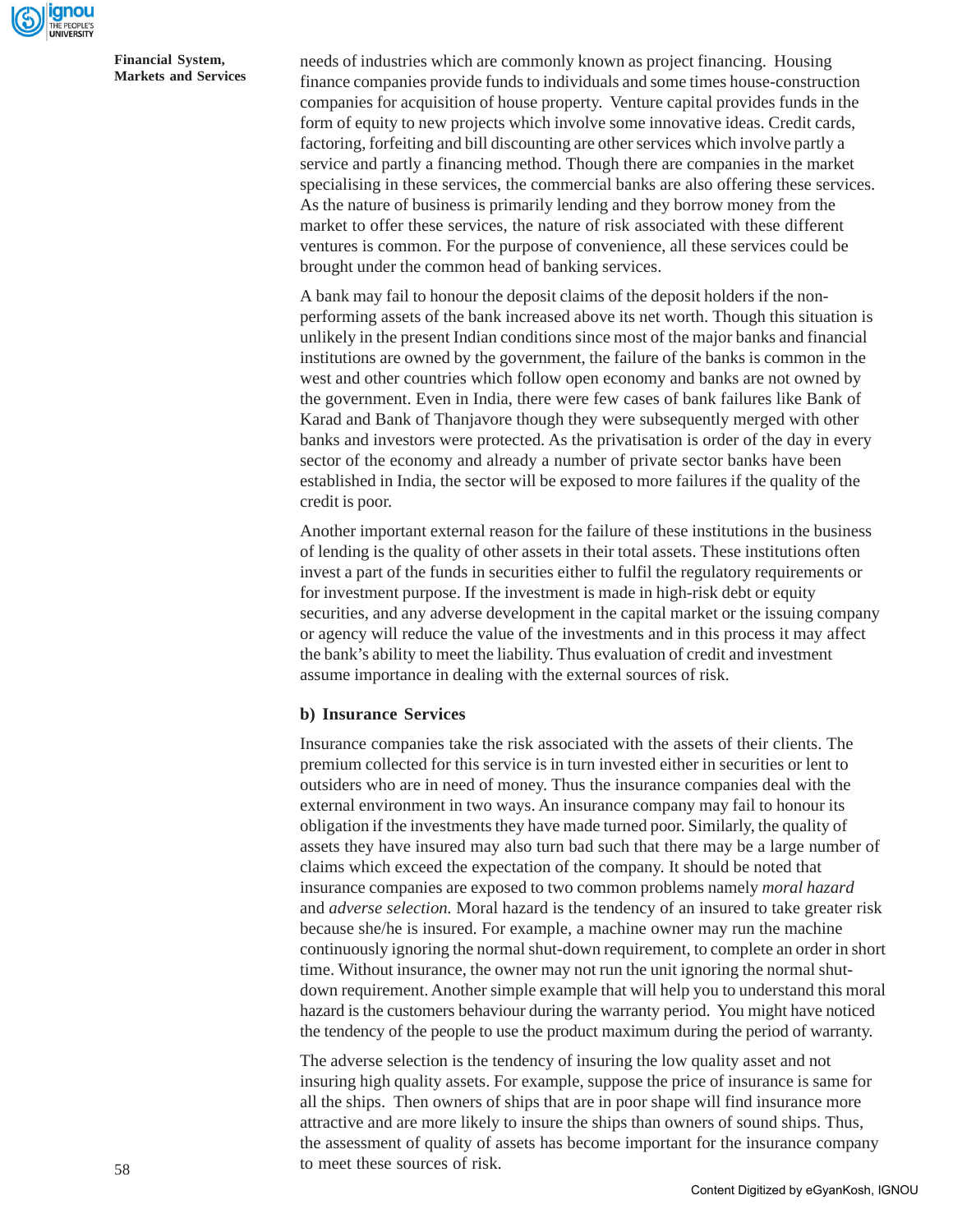

## **c) Stock Broking Services**

Stock Brokers buy and sell securities on behalf of their clients. They collect the securities from the sellers and collect money from the buyer (broker) and hand over the funds to seller after deducting the brokerage for the service rendered. Though the activity looks relatively simple, the risk from external sources are very high. First, in a situation where the trades are not guaranteed by the stock exchanges or the clearing corporation, it is always possible that the failure of one broker will have chain reaction in the market place. There are several instances of this nature in the Indian stock market and often exchanges are closed to sort out this problem of default by one or group of brokers. Second, there is also a possibility that the client may fail to honour the commitment but the broker has to make good the loss.

## **d) Leasing and Hire Purchase**

Leasing and hire purchase service is very close to the banking service. These companies also raise money from the market through deposits and other means and lend to industries. Of course, the lending is done not in the form of term loan or working capital loan, but in the form of assets. The quality of the portfolio of leased assets is crucial to their survival. Though the leasing company can technically take back the asset in the event of failure of the leasee, the resale value of the asset often is very negligible compared to the outstanding obligation. In addition to the performance of the firms to which the assets are leased, the leasing and hire purchase companies were also affected by the performance of their investment in other assets. These companies often use surplus funds, either temporarily or permanently, in securities markets. As the securities market prices are affected by so many factors, the performance of the investment in these securities has a bearing on the ability of the leasing and hire purchase companies to meet their obligations. Thus the sources of risk that affect the securities prices have become the external risk to the lease and hire purchase companies.

Leasing and hire purchase companies are also affected by the frequent changes in the regulations. The recent Reserve Bank of India regulation is expected to wipe out many of these companies from the market as RBI has put rigid norms in raising deposits from the public. Further, the performance of these companies also depends on their ability to attract deposits since the operation of these companies will be viable only when they operate with high leverage. For instance, a lease or hire-purchase company can sustain their financial viability only when they are able to achieve a debt-equity ratio of 4 or above. The market for deposits has become competitive especially when banks started offering interest rates close to the lease and hire purchase companies and the moment the funds stop flowing the operations of the company will be affected. This applies even to companies which are performing well and the quality of lease portfolio is good. The continuous flow of deposit is essential because these companies operate with a mismatch of assets and liabilities under the assumption that subsequent deposits will take care of this mismatch. An example will be useful to understand this concept.

## **Example 1**

Suppose, you have deposited Rs. 1 lakh for two years under the public deposit scheme of lease and hire purchase company. The company in all probability will lease an asset worth of Rs. 1 lakh to a company and following the general practice of the industry, the lease period may be for 60 months (5 years) or 36 months (3 years). How would the company repay your deposits at the end of second year? The time mismatch of the asset (lease asset) and liability (deposit raised from you) poses a serious problem to the company. Though the company could create a lease asset only for two year period to avoid the mismatch, the market for lease asset may not exist to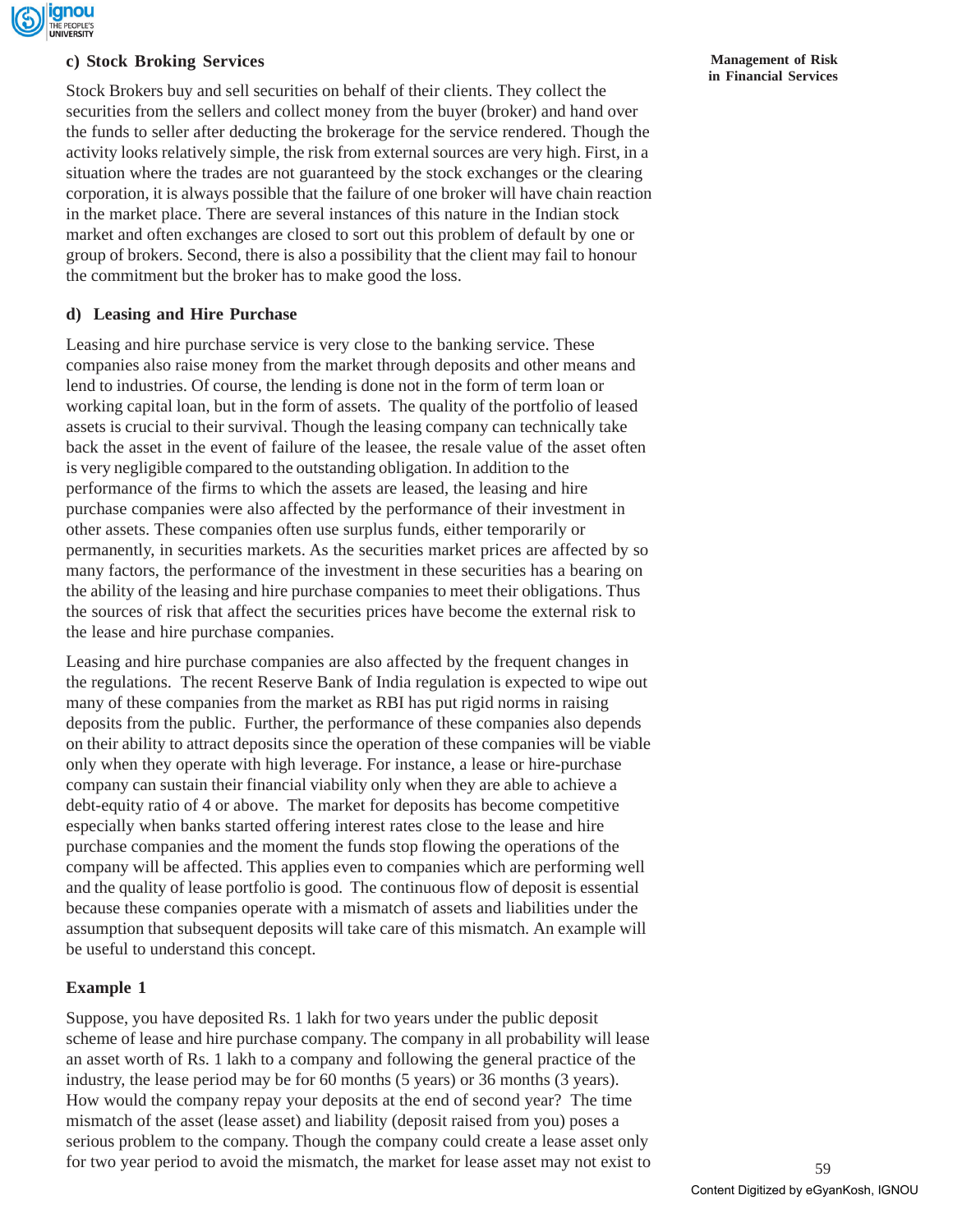

match the period of liability. The company still carry on the business with the mismatch, expecting some one will come at the end of second year with a deposit of Rs. 1 lakh so that it could repay your debt. Though this example is made very simple and in the real world so many other factors are taken into account in the asset-liability management, you could have appreciated the need for continuous flow of deposits for the existence of the lease and hire purchase companies.

## e) **Institutions Offering Fee Based Services**

Merchant banking, mutual funds, credit rating, debt securitization, merger and acquisition and corporate restructuring are few examples of fee based services offered by the financial services companies. The absence of direct involvement in funding considerably reduces their risk of operations. The performance of these companies depends on the quality of the services offered by them and as such internal factors play more role. As far as external sources of risk is concerned, the regulatory changes is a common source of risk to all these services. For example, there were major changes in the regulation of merchant banking and mutual funds which will effectively reduce the number of players in their respective industry. The quality of credit rating service is heavily questioned during the period of East-Asian crisis as the credit rating companies have failed to forewarn the users of credit rating. In India too, the credit rating services were criticised when the CRB Capital had failed to honour the commitments to its deposit holders. There were number of factors external to the firms in East-Asia and CRB Capital causing their failure which in turn cast doubt on the credit rating services. Debt securitization service is yet to develop as a major service in India. The performance of debt-obligations being securitized and different laws relating to stamp duty in force in different states are potential source of external risk to the operations of a company offering debt securitization service.

## **Activity 1**

| a) | How do you describe the business of credit card services?                                                                                   |
|----|---------------------------------------------------------------------------------------------------------------------------------------------|
|    |                                                                                                                                             |
|    |                                                                                                                                             |
| b) | Name a few financial services firms that provide funds to various requirements<br>of the corporate sector.                                  |
|    |                                                                                                                                             |
|    |                                                                                                                                             |
|    |                                                                                                                                             |
| c) | In the context of 'moral hazard' and 'adverse selection' that affect insurance<br>companies, how will you evaluate the insurance proposals? |
|    |                                                                                                                                             |
|    |                                                                                                                                             |
|    |                                                                                                                                             |
| d) | Why does the Reserve Bank of India made the rules governing acceptance of<br>public deposits by NBFC strict?                                |
|    |                                                                                                                                             |
|    |                                                                                                                                             |
|    |                                                                                                                                             |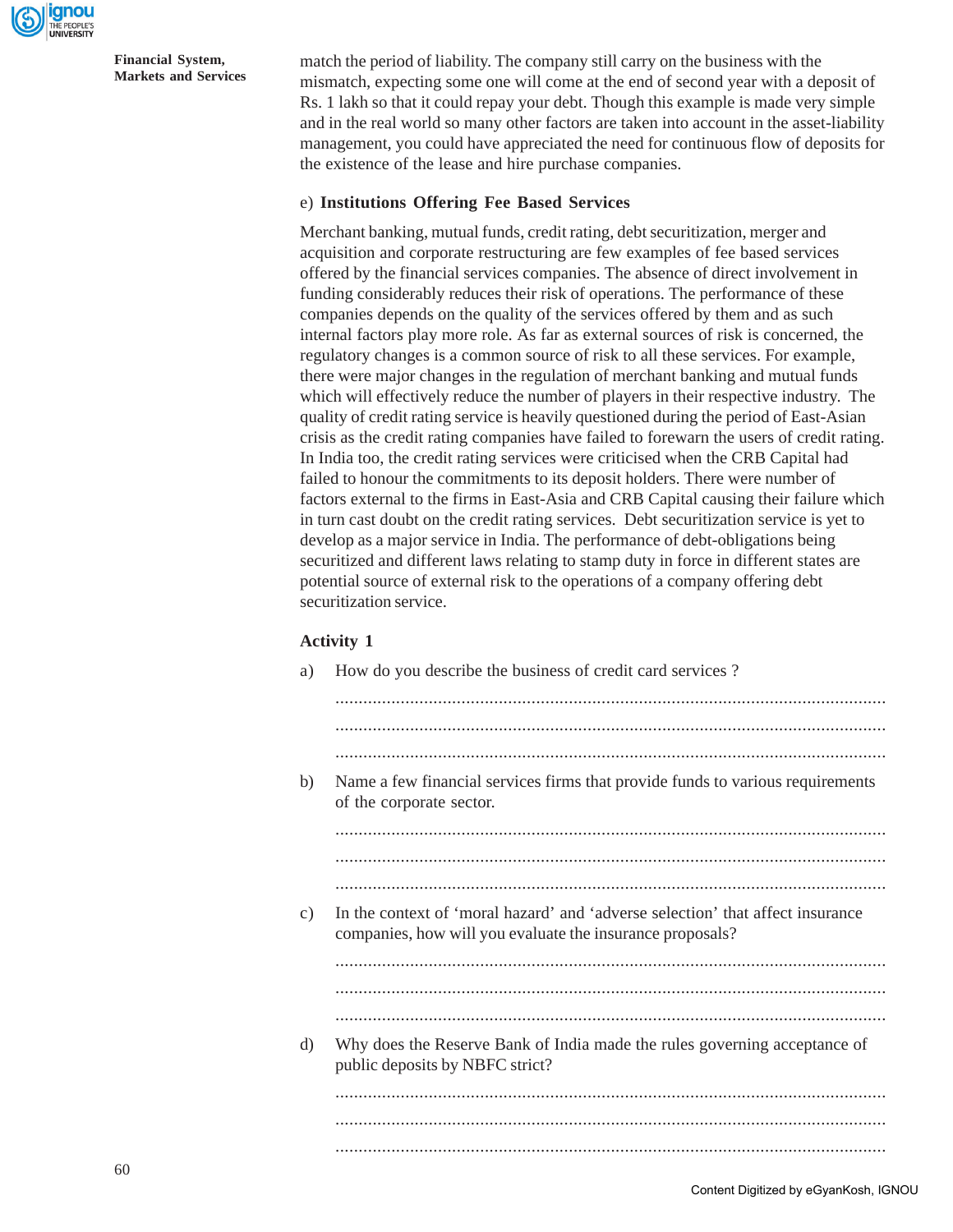

e) Could you sight a few reasons for the poor performance of mutual funds industry in India?

...................................................................................................................... ...................................................................................................................... ......................................................................................................................

## **Internal Risk**

Companies providing Financial services often fail due to their own mistakes. For example, Barring Securities failure could have been averted, had the company followed robust internal control system. There are several other internal factors that contribute to the failure of the firms in the financial services industry. Some of these internal sources of risk for different financial services companies are discussed below:

## **a) Institutions Providing Direct Finance**

Banks, term lending institutions and other companies providing direct finance are exposed to several internal sources of risk. First and foremost among them is the quality of evaluation of the loan proposals. Often, the appraising officers fail to consider vital issues that affect the outcome of the project. This requires a good system of appraisal and introduction of modern project appraisal techniques. The performance of these companies are also affected due to over-exposure in a particular industry or in a group. When the industry or group fails or is affected, a significant part of the total loan portfolio turns bad and thus affects the performance. They are also affected by the asset-liability mismatch and excessive dealings in the security market. Many banks performance was affected during the securities scam period of 1992 due to excessive trading in government and public sector securities.

Another important source of internal risk is the policy of the institution in using derivatives in managing their risk. For example, during the course of normal foreign exchange business activities, banks enter sell forward contracts in foreign currency. They may also buy and sell foreign exchange as a part of their treasury activities. But at the end of the day, if there is any outstanding position, the bank is taking risk to that extent in the foreign exchange transaction. If the bank fails to use the derivative products in hedging the risk, its performance may be affected if the market moves against the position the bank is holding. This again requires clear policy and control system to check the effective implementation of the policy.

## **b) Insurance Services**

As in the case of financial services companies which are in the business of direct lending, insurance companies are also affected by the efficiency in assessing the insurance proposal. We have already mentioned the problems of moral hazard and adverse selection when discussing external sources of risk relating to insurance services. Unless, the internal system of evaluating the insurance proposal is efficient, the company will end up in insuring bad assets. The performance of insurance companies is also affected by over-exposure in a particular type of asset or large exposure in a single proposal. Often, insurance companies limit their exposure on different classes of assets and proposals and if the limit exceeds, they reinsure the assets with some bigger insurance companies to share or pass on the risk. Another important internal factor is the assessment of liability and allocation of funds in different investments taking into account the expected liability. The performance of the company on the investment side depends on its efficiency of treasury and investment division which needs to consider the different sources of investment risk in managing the investment portfolio.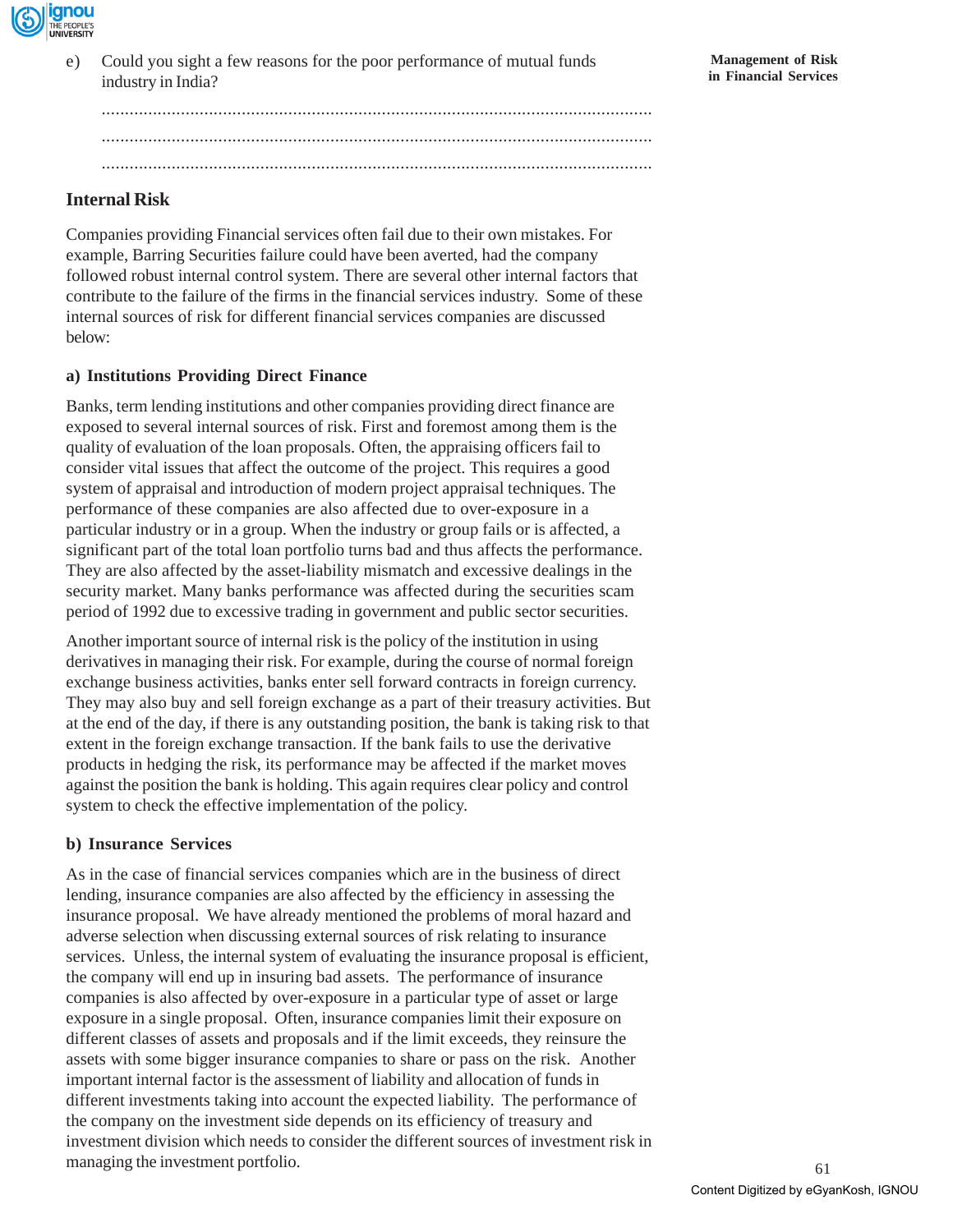

#### c) **Stock Broking Service**

Though the stock broking is a fee based service, there are many sources of risk attributable to internal factors. Stock broking activity typically involves receipt of the order from the clients, execution of the order in the exchange, receipt of documents or cash from the clients and delivery of cash or documents to the clients. Since many investors are holding the stocks in physical form compared to the dematerialised form of holding popular in the west, stock brokers have to face many problems in dealing with the physical form of securities. There are many fake documents in the market and often brokers receive the documents either from their clients or from other brokers when they buy the stocks for their clients. Though these will be ultimately rectified and made good, the process takes long time and in the meanwhile the broker has to maintain the margin with the exchange. If the fake documents are given by the brokers own clients, they have to be contacted for replacement of the documents. If there is any problem in tracing the client, then the liability is on the brokers and the broker has to buy the document from the open market and deliver it to the buyerbroker.

Even if the stocks delivered are good and genuine, there is no guarantee that they are good for delivery. Often, investors commit mistake in completing the documents and sign wrongly in order to avail certain benefits like bonus, rights or dividends. When these documents are returned to the broker for correction, the exchanges will debit the brokers to the extent of benefit not received by the buyers and brokers are expected to collect the debit amount from the customer. An example will be useful to understand the problem associated with this type of bad delivery.

#### **Example 2**

Suppose you bought Hindustan Lever stocks within a few days from the date of declaration of dividend by the company. At the time of your buying, the stock is quoted on cum-basis. If you have received a good document and sent the same for registration, you could have received a dividend of Rs.1000. But the seller has signed the transfer deed wrongly and when you have sent it for delivery, it is returned to you by the share-transfer agent. In this process, you might miss the dividend and dividend will be paid to the seller whose name still appears in the balance sheet. When you return the document to your broker, your broker will debit the account of seller broker and deliver the document for replacement. In the normal course, the seller broker will get the fresh signature from the seller and also the dividend amount and hand over the share certificate and dividend amount which in turn will reach you. If the seller broker is not able to trace the seller, the broker is still liable to your broker for replacing the old document with a fresh document and also for the dividend amount. Some investors after selling the shares lodge the complaint with the company for the loss of share certificates and take duplicate certificates after completing the necessary legal formalities and then sell the duplicate certificates also through another broker. The brokers are thus exposed to huge amount of risk and this kind of problems in a few hundred shares of Hindustan Lever or ITC is good enough to cost heavy cash outflow to the brokers.

Similarly, when the orders are executed for the clients, the brokers have to rely upon some of their trading assistants who enter the orders. Any wrong entry of orders either on the numbers or nature of orders will result in non-acceptance by their clients and the brokers have to bear such losses. Another important problem area is on margin accounting. Since all the exchanges in India follows periodic settlement system, brokers have to keep a close vigil on the margins maintained by their clients. Further many stocks which are actively traded in the market move with high volatility, and thus the initial margin collected may not be adequate to meet the commitment. In a condition where the speculative investors are active in the market, speculators who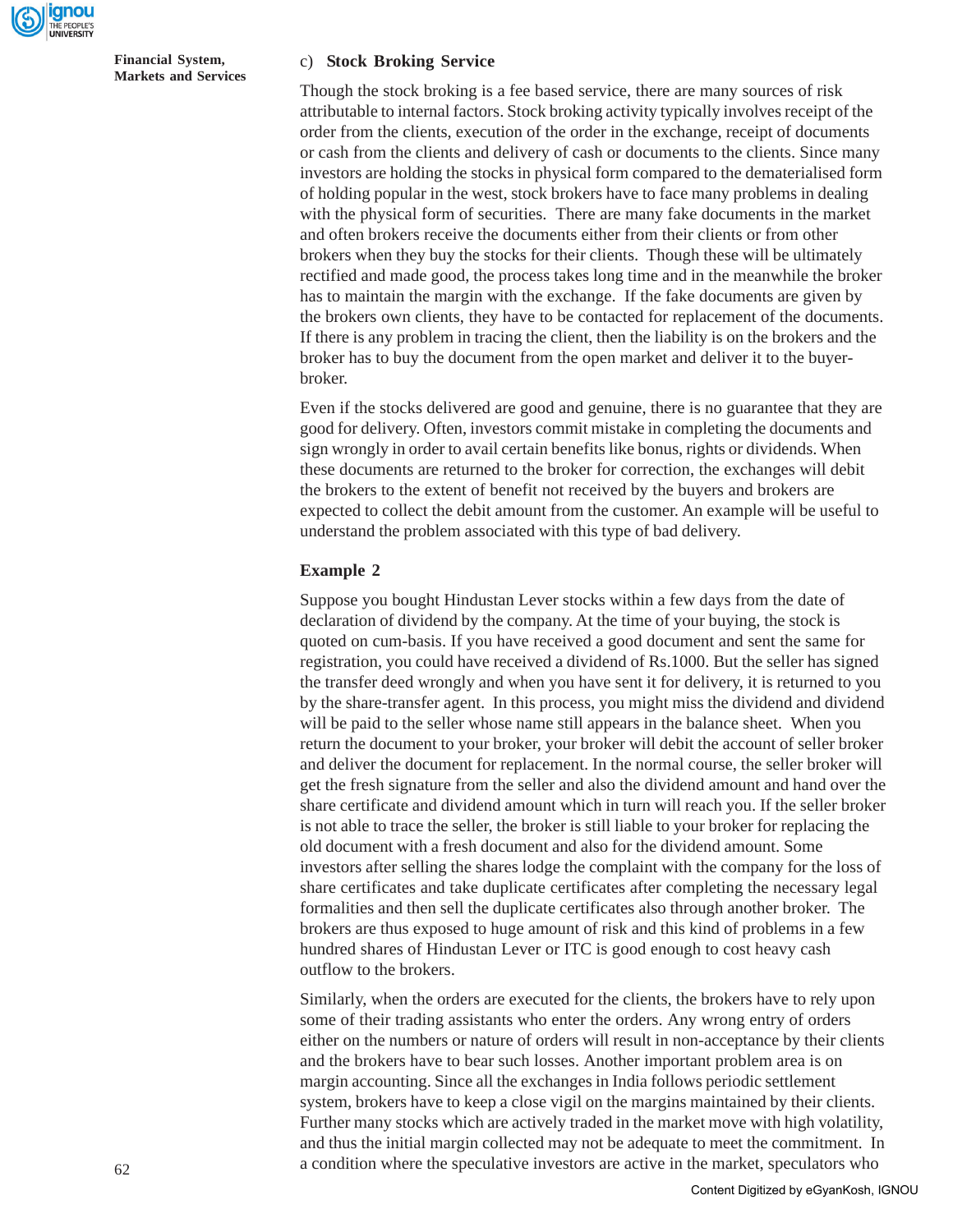

incur heavy loss after the trade is completed but before the settlement date due to sudden change in the price of the stock may fail to honour their commitments.

Many Indian stock brokers have also trade on their own account and their proximity with the trading system does not guarantee profit. On several occasions, many big brokers have incurred huge losses on their trading and wiped out from the business. If the brokers fail because of their own account, then all trades that are conducted by them as a broker are also affected. When a broker fails, it affects several others in the exchange who have traded with the brokers since the concept of trade guarantee by the clearing corporation is yet to take its full shape in India and trade guarantee fund is often too small to meet such liabilities.

## d) **Leasing and Hire Purchase**

The business of leasing and hire purchase is highly competitive with too many players in the market. Corporate and high net worth firms prefer lending institutions for their funds requirement since the cost of leasing and hire purchase are relatively high. The cost of these sources of funding is high mainly their high cost borrowing and low level of leverage. When banks and term lending institutions operate with a debt-equity ratio of 10:1 and above, many leasing and hire purchase companies are finding it difficult to reach a debt-equity ratio of 4:1. Often these companies rely on the banking system for funds. Thus they operate in a sector which is essentially discarded by the banks and financial institutions and in certain specific areas where corporate sector and high net worth firms find leasing as more beneficial. The leasing and hire purchase activities are today restricted to heavy vehicles, automobiles, computers, consumer durable and items which are eligible for 100% depreciation. The equipment leasing though exists, is not a major activity in India.

As the industry operates in a high risk segment, the quality of assessment of lease proposals assumes importance. This is a difficult task for two reasons. First the credit information system in India is relatively weak and published accounts are not reliable to assess the credit worthiness of the borrowers. Second, the competition in the industry allows short time to take decision on sanctioning the proposals; otherwise, the competitors will take away your client. In such an environment, it is tough task in assessing the proposals and unless the quality of assessment is of high order, it affects the cash flows.

Another internal problem is on the asset-liability mismatching which was briefly discussed earlier. Compared to the banking and term lending institutions, this mismatching is a serious problem to these companies. Again the competition in the industry aggravate the problem. The competition in the industry forces the lease and hire purchase companies to either follow the industry norms or be liberal further in deciding the terms of lease and hire purchase. Again on the fund raising side, they have to face the competition, and adopt the industry norm. This often leads to mismatching of the assets and liabilities in terms of time. Many lease and hire purchase companies are not aware of this problem and the problem accumulates over a period and suddenly affects them in the form cash-out position. Thus, it requires more systematic analysis of assets and liabilities of the organisation.

Many of the lease and hire purchase companies are also in the business of bill discounting, lending in the inter-corporate loan market and investing in securities like commercial paper and other short term securities. Since the nature of risk involved in each one is different from others, the company should develop appropriate risk assessment system to know the overall risk of the company. Often, you will come across a lease and hire purchase company performing very well in its core business but suddenly failed due to huge loss in other investments. The default by many big companies in 1996-97 in the inter-corporate loan market had affected the performance of leading lease and hire purchase companies.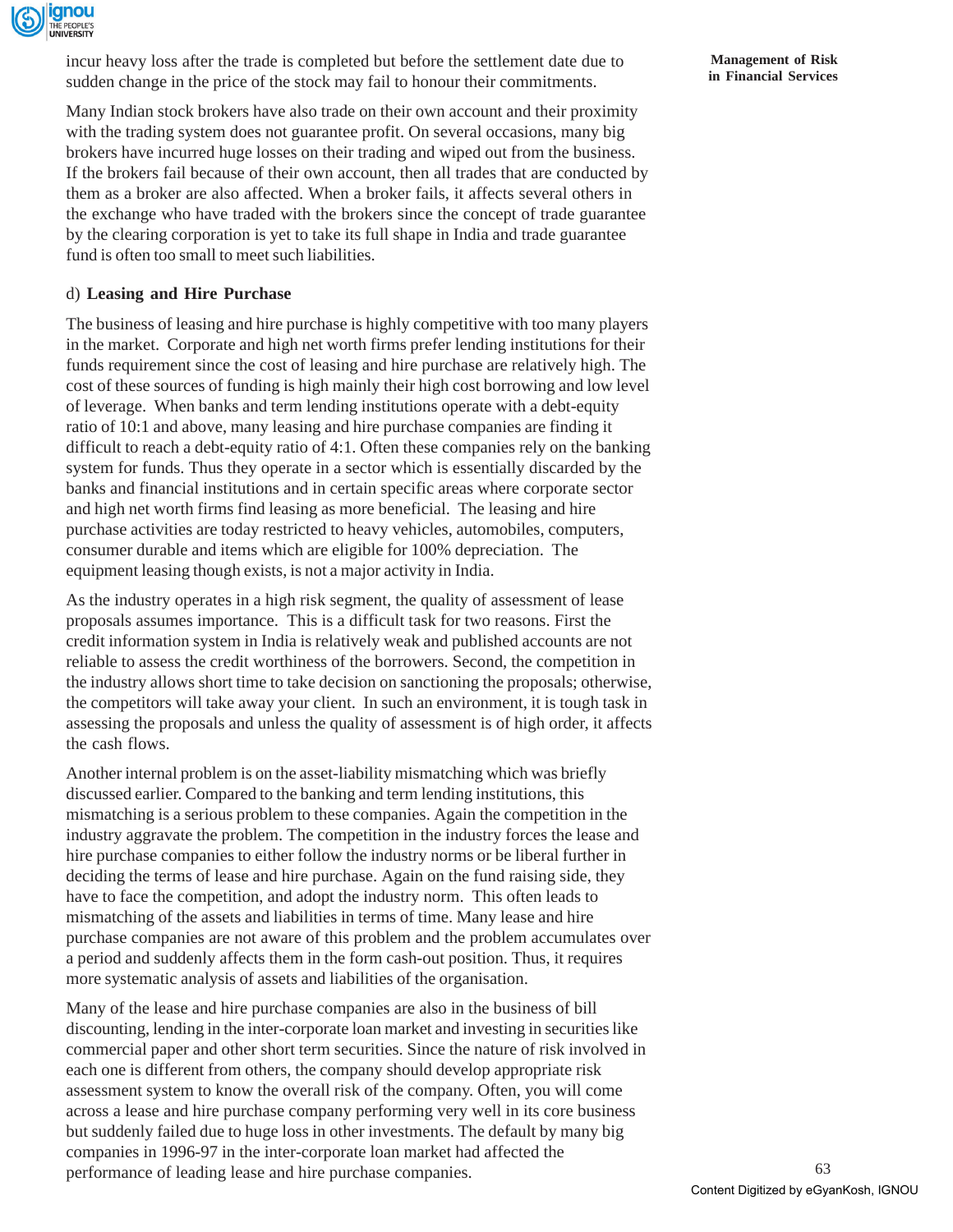

#### e) **Institutions Offering Fee Based Services**

Institutions offering specialised services are exposed to several internal risks. For example, the performance of mutual funds directly depends on the ability of the fund managers in reading the market and making investment accordingly. They are expected to preserve the information generated internally and use exclusively for the benefit of the funds. On the other hand, if they freely use the information to their own benefit, it hurts the performance of the funds. In addition, the efficiency of the fund managers in assessing the market is also important in this context. For credit rating services, in addition the quality of analysts in assessing the credit worthiness of the firms, the analysts professional conduct assumes importance.

Merchant bankers handling the capital offerings have to comply various requirements of the SEBI. In fact, the certification of the merchant banker called '*due diligence certificate'* is the basis for the regulator allowing the public and right issue to raise money from the market. SEBI expects the merchant bankers to study all aspects of the public issue and ensure the compliance of all relevant regulations and complete disclosure of information to the public. Any failure on the part of the merchant banker will attract punishment that includes suspension or cancellation of registration.

#### **Activity 2**

a) Banks are expected to invest in Government securities to fulfil SLR requirement. How does investment in Government securities increase the risk of banking operations?

| b) | How does the physical form of delivery increases the risk of stock broking<br>business?                                                                                                                                                        |
|----|------------------------------------------------------------------------------------------------------------------------------------------------------------------------------------------------------------------------------------------------|
|    |                                                                                                                                                                                                                                                |
|    |                                                                                                                                                                                                                                                |
|    |                                                                                                                                                                                                                                                |
| c) | What are the major problems faced by the leasing companies in evaluating the<br>loan proposals?                                                                                                                                                |
|    |                                                                                                                                                                                                                                                |
|    |                                                                                                                                                                                                                                                |
|    |                                                                                                                                                                                                                                                |
| d) | Suppose, an issue handled by a merchant bank turns out to be a bad investment<br>in the future because the project undertaken failed to achieve the desired output.<br>Is the merchant banker liable for bringing risky problem to the market? |
|    |                                                                                                                                                                                                                                                |
|    |                                                                                                                                                                                                                                                |
|    |                                                                                                                                                                                                                                                |

## **4.4 TYPES OF RISK**

In the previous section, the different sources of risk for various financial services firms have been discussed. They could now be broadly classified under the following six heads: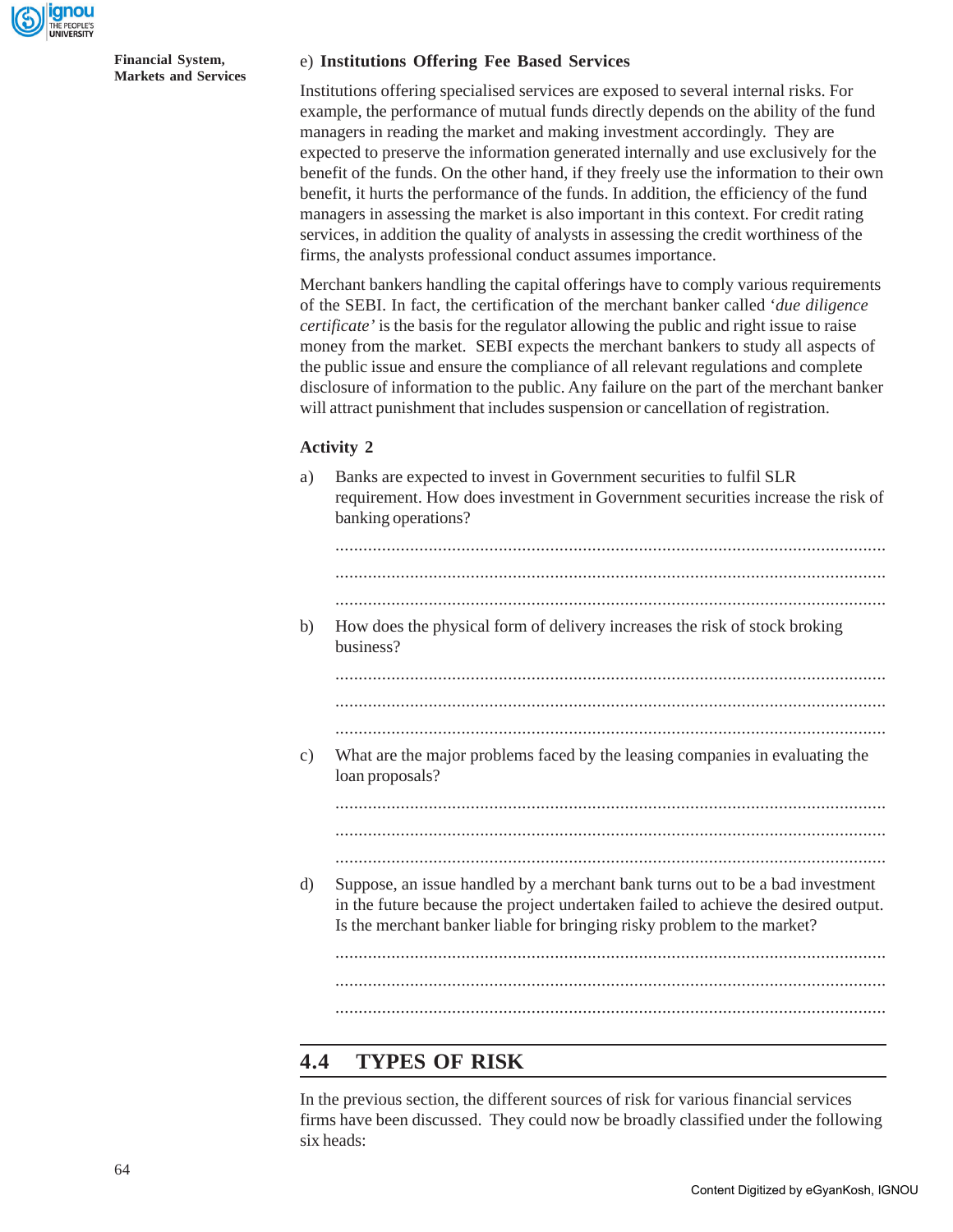

## 1) **Credit Risk**

Many of the financial services firms like banking, credit cards, lease and hirepurchase are involved in fund based business. The credit risk affects the fund based activities of the financial services. This risk arises in evaluating the proposals for lending. While credit rating, either by credit rating institutions or internally, helps to quantify the risk, the percentage of non-performing assets measures the impact of credit risk on the firms. Many financial institutions started using new models to measure credit risk. Models such as KMV (distance to default) and Credit Metrics are widely used.

## 2) **Asset-Liability Gap Risk**

This risk also applies to firms doing fund based services. Since funds raised from external sources play a major role in the fund based activities, the duration of the liability is an important variable which needs to be considered while lending. For example, if a firm gives a five year loan against a deposit for two years, there is a mismatch between the liability (funds received) and asset (funds lent). If this mismatch exceeds a predetermined level, it may lead to a cash out situation.

## 3) **Due-Diligence Risk**

Merchant banking companies and other financial services firms which are offering fee based services like merger and acquisition have to exercise due diligence in their operations. This due diligence may have to be provided to the regulatory agencies or to their client. For example, the SEBI regulation on Merchant Banking requires the lead manager to provide a due-diligence certificate in the prescribed form before the public or rights issue opens for subscription. In the event of any lapse or mistake noticed in the due diligence subsequently, it will affect the financial services firm which has provided the due-diligence certificate in different ways. While in some cases, the financial services firm may be required to pay compensation for the loss incurred, it may also lead to suspension or cancellation of registration.

## 4) **Interest Rate Risk**

This risk affects the firms which are in fund based activities. The interest rate risk arises when there are frequent changes in the interest rates in the market. Though, we had a fairly stable interest rate regime prior to economic and financial sector reforms, the interest rates are volatile in the last five years. The financial services industry are exposed to interest rate risk in their (a) treasury operations, (b) lending and (c) resource mobilisation. As the market value of the fixed income securities has an inverse relationship with the market interest rates, the market value of current holding will decline when the interest rate in the market increases. Though it may not result in immediate loss unless the securities are sold, accounting prudence and regulatory requirements call for provision, for such losses. Similarly, the loan portfolio of banking and leasing companies is affected when the market interest rate increases when there is no clause for revision of interest rates. Often, the banking and leasing companies revise the interest rates for the existing deposit holders also when there is a steep increase in the interest rates (other wise, the deposit holders will opt for premature withdrawals and then reinvest the money to receive the revised interest rate) but they may not be in a position to make similar adjustment in the interest rates on their loan portfolio unless the loan agreement contains a provision for revising the interest rates. This increased cost will have an impact on the profitability.

The variation in the interest rates also affects the financial services companies through their resource mobilisation. Often, banks and other financial services companies are forced to pay higher interest rates which were committed earlier even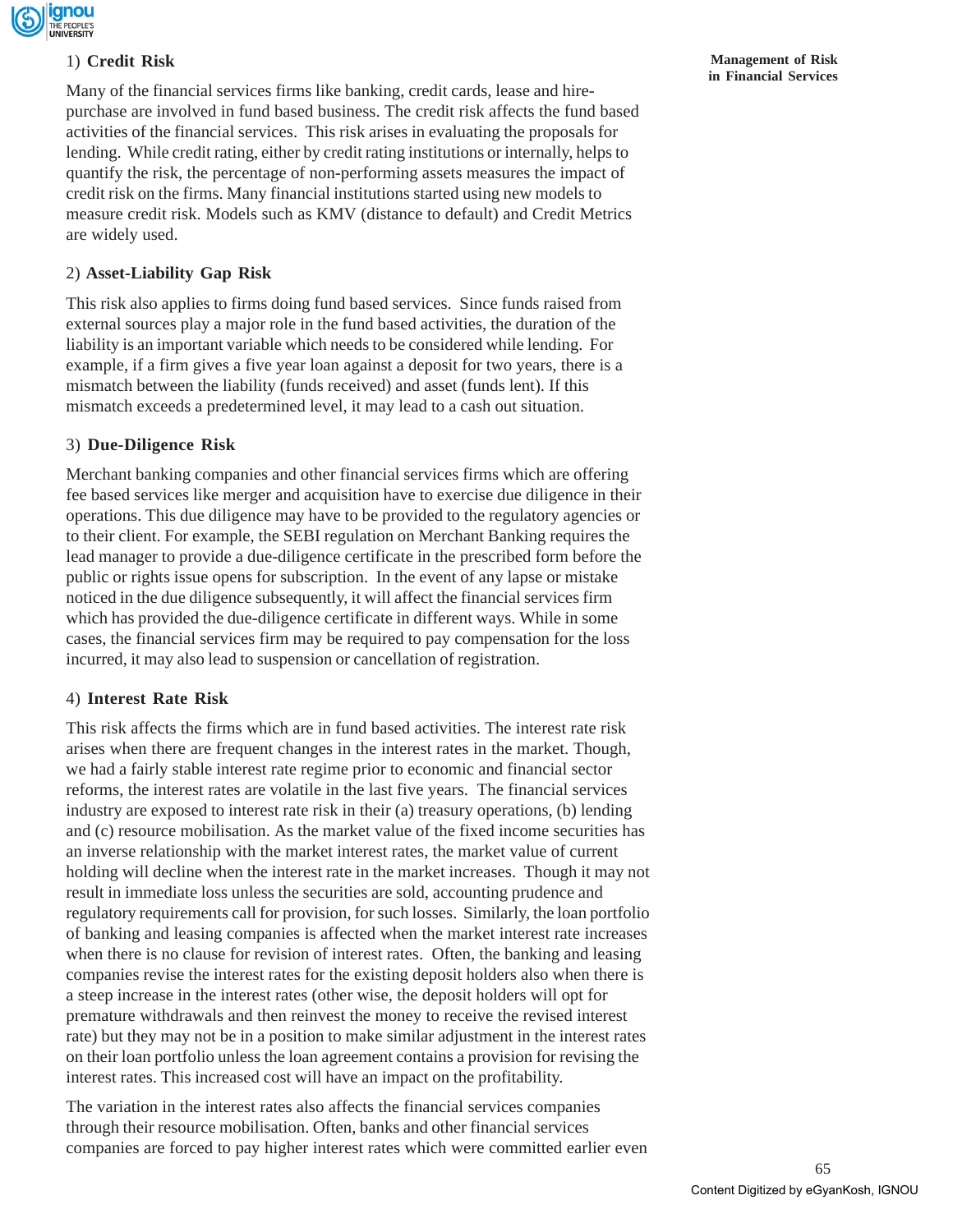

though the market rates have come down. As the cost of funds relative to the market interest rate is higher, it affects the profitability of the institutions. It may be useful to recollect the problem faced by a premier financial institution in this area some time back. The financial institution had come out with different debt issues offering 14% to 16% for different types of debt instruments. But by the time the issue date is completed, RBI has reduced the bank rate and that had an impact on the deposit rate and prime lending rate (PLR) in the market. The rates have fallen and the debt offering of the financial institution was very attractive to the investors. The issue had attracted good response but the cost of funds to the financial institution was very high. Since such changes in the market interest rate is difficult to forecast, the financial services firms which are mobilising resources have to face and manage the interest rate risk.

## 5) **Market Risk**

Financial services firms which are in the investment business or investing a part of the funds in securities are exposed to the market risk. This risk arises on account of changes in the economy and all securities are affected. Though firms can develop efficient portfolio through diversification process, it could help them to reduce the unsystematic risk. The market risk otherwise known as systematic risk cannot be eliminated. There are several measures of market risk. Recently, many financial institutions use value at risk (VaR) measure to understand the amount that the firm would loose if there is a major change in the market factor at a predetermined probability level. The top management of the financial institutions may say that it doesn't want to expose more than 6% of the total capital to risk if there is a major change in the market factor. In other words, the management wants to ensure that there is 99% probability that the loss doesn't exceed more than 6% of capital in the event of major change in the market factor. If it does happens, then efforts are made to reduce the risk. It may be possible to reduce the systematic risk through derivative products but the firm has to incur a cost to get this benefit. In the absence of such derivative products in India at this moment, all firms which are holding investments are exposed to the market risk. While investment companies, mutual funds and others offering portfolio management services are affected most by this source of risk, the impact of this risk is limited to other financial services firms. You would appreciate the importance of this risk if you look into the current status of mutual funds and companies offering mutual funds in India. All these firms were doing well prior to 1992 but after the securities scam, all of them have lost investors confidence.

#### 6) **Currency Risk**

Firms which are dealing in foreign exchange currencies are exposed to this source of risk. Banks, financial institutions and money changers are few financial services firms which are normally affected by this source of risk. This risk arises because of changes in the currency values which in turn was determined by the fundamental economic strength of the two countries and short-run demand and supply gap. These firms are affected by currency risk when they hold currencies or liabilities in the form of either forward contract or interest/principal payment. When the Rupee depreciates, it affects those who are holding foreign currency liabilities and when the Rupee appreciates, it affects those who are holding foreign currency. Other financial services are also affected from this source of risk if they have borrowed money in the international capital markets or raised foreign currency loan. As and when derivatives in foreign currency transactions are allowed, firms which take position in derivative markets will also be affected from this source of risk.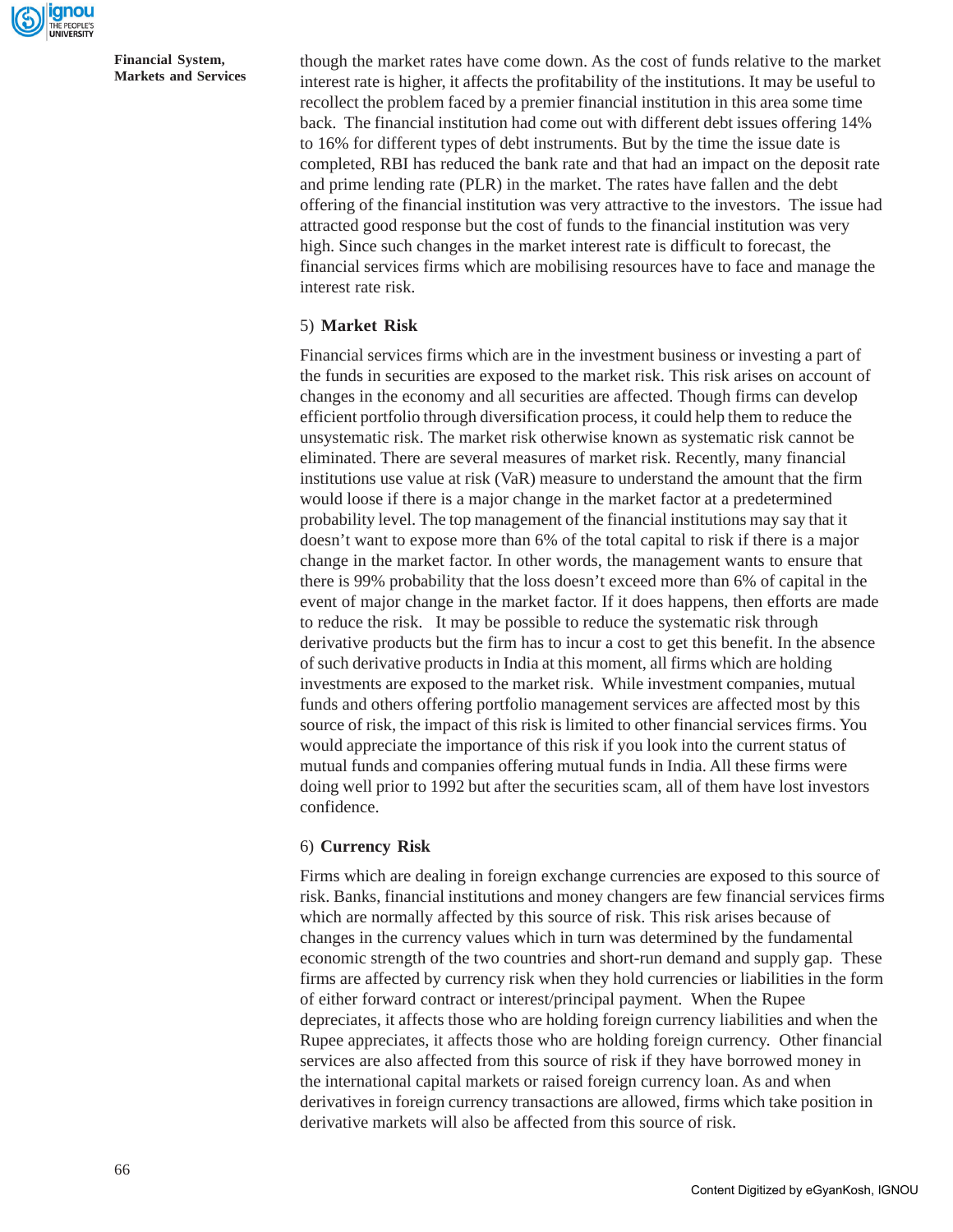

## **Activity 3**

a) How does the interest rate change affect the floating rate notes? ...................................................................................................................... ...................................................................................................................... ...................................................................................................................... b) When Rupee depreciates, how will it affect the banks?

...................................................................................................................... ...................................................................................................................... ......................................................................................................................

## **4.5 MANAGEMENT OF RISK**

It may not be feasible to start any venture without taking risk. Risk is an integral part of any business and the reward or profit is directly proportional to the risk undertaken. In the case of financial services industry, the firms deal with financial claims which are by nature risk products. Many financial services firms voluntarily create products that transfer risk from others to itself in order to earn a return. An example would be useful to understand this concept. Suppose a firm has payment obligation to an overseas supplier and a sum of \$100,000 is to be paid at the end of 3 months from today. The firm is now exposed to currency risk. A financial services company may be willing to enter into a forward contract with the firm so that the firm can transfer the currency risk to the financial services company. The product that has been traded is currency risk and the financial service company is doing this transaction mainly to earn forward cover premium. Having taken the currency risk from the firm, the financial services company cannot remain silent. It has to now manage the risk in order to avoid the negative impact of the transaction. Financial services companies assume such risks under the assumption that they are capable of managing the risk much better than others like the firm which was earlier exposed to currency risk. In fact, the success of the financial services firms depends on their ability to identify the risk associated with different financial and trade dealings in the market, devise a product to transfer the risk and develop a strategy to manage the risk. All the three factors are equally important. In the previous sections, we have discussed sources of risk that applies to different types of financial services firms and grouped them under six broad headings namely, credit risk, asset-liability risk, due-diligence risk, interest rate risk, market risk and currency risk. We will now discuss different strategies available to manage these risks in this section.

## 1) **Managing Credit Risk**

The first step in the process of managing credit risk is the quantification of credit risk the firm is exposed to. The quantification is done through credit rating. You have several options in quantifying the credit risk. You can rely on rating assigned by the external rating agencies on the borrower or commission the services of the external rating agencies to do the rating for you. Though we have three rating agencies at present which are primarily rating major borrowers in the market, it is expected that new rating agencies will emerge in the market especially to rate medium and small scale companies and individuals. You can also have an in-house credit appraisal or rating division to rate the credit worthiness of the borrower. For example, public sector banks assign health codes to the loan accounts. While credit rating helps the banks and other lenders to assess the credit worthiness of the borrowers, it may not be possible for the lenders to be selective in sanctioning the loans only to the high quality borrowers. While on the one hand, this strategy will limit the proposals that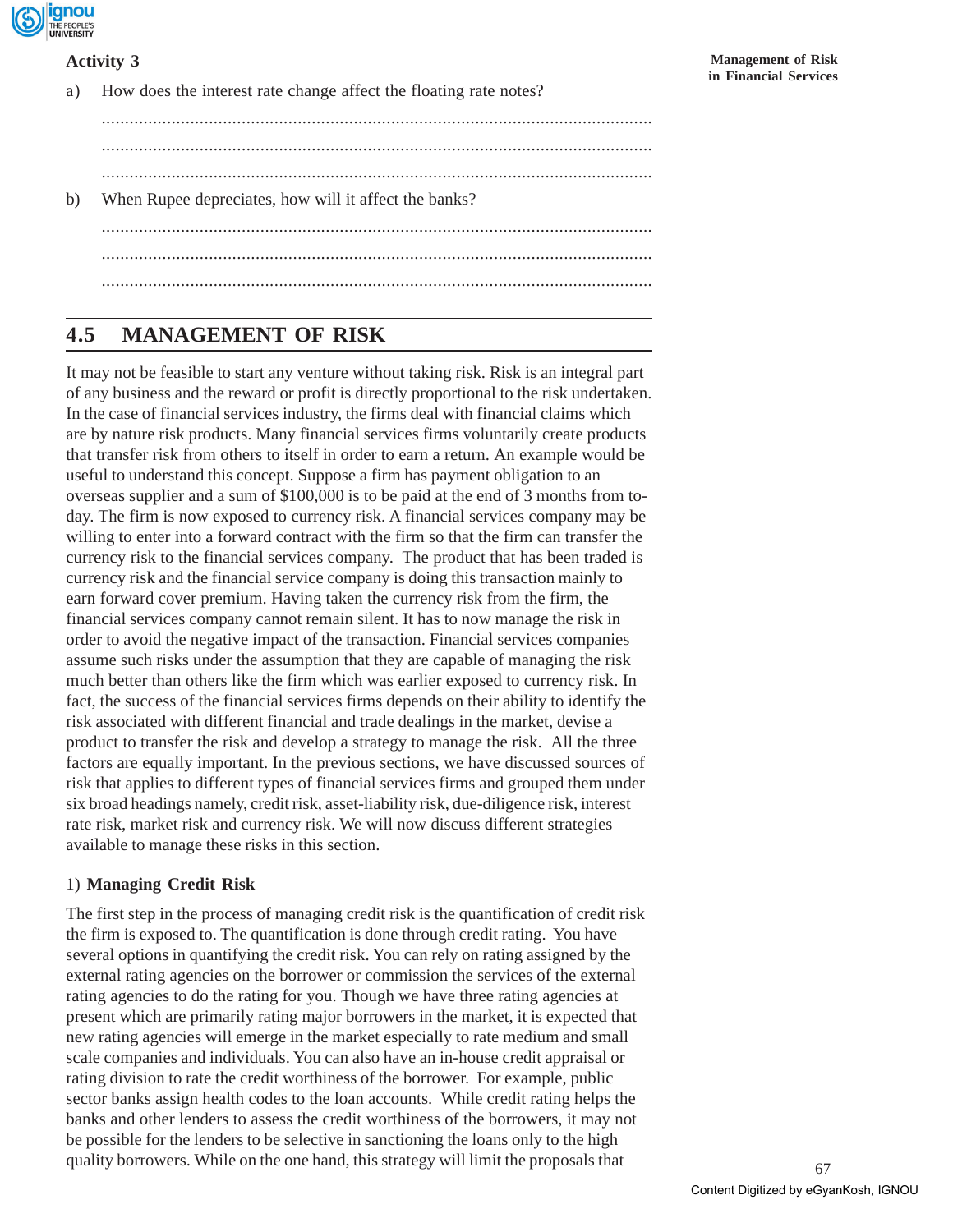

come to the firm, on the other hand, the income will also be lower as interest rate and credit rating of the borrowers are inversely related. The firm can adopt the following strategy in managing the credit risk. The steps involved in this strategy are:

**Desirable Loan Portfolio:** The starting point could be to develop a desirable loan mix which consists of different categories of the borrowers. If you want to be a aggressive lender in the market, you can allocate more funds to lower credit rating borrowers. On the other hand, if you want to be conservative, then allocate minimum funds to lower credit rating borrowers and maximum funds to higher credit rating borrowers. Aggressiveness need not always result in loss. For example, you can allocate more funds to lower credit rating borrowers but you can screen the borrower carefully and the quality of assets available as security in order to select the best from this group.

**Continuous Monitoring:** This is more important in managing the credit irrespective of the policy the firm has adopted while sanctioning the loans. In other words, it is important even if the lender was conservative in sanctioning the loans and restrict the loans only to borrowers whose ratings are high. There are several cases where the credit rating has gone down significantly and you will regularly see such reports in the news papers. After the south-east Asian crisis and the default of few non-banking finance companies in India, the Indian rating agencies are closely monitoring the ratings assigned and revise them frequently. This continuous monitoring requires flow of information from the borrowers and also from the market and the firm has to develop necessary mechanism to collect such information from the borrowers and the market intelligence system. Since the performance of the borrowers deteriorate over a period, the monitoring system in force should give early warning and thus assumes a crucial role in the credit risk management. This monitoring system could be a simple subjective assessment of the information collected from the borrowers and market or it could be a sophisticated econometric or statistical model.

**Action on Doubtful and Bad Debts:** The moment the monitoring system raises some doubts about the loan account, action need to be initiated to recover the loans. First thing that needs to be done is to check the assets, movable or immovable, that are given as a security to avail the loan. If the asset value is found to be inadequate, then demand is to be made for additional security. Along with this process, it is also useful to offer a good discount to motivate the borrowers to prepay the loan. If there are specialised agencies dealing with the recovery of doubtful and bad loans, the lender could discount such loan accounts with them to collect back at least the principal. If the debt has become bad, there is no question of managing the credit risk but it requires certain administrative actions like taking possession of the assets provided as security or filing claims with the official liquidator.

#### 2) **Managing Asset-Liability Gap Risk**

Since this is relatively a new concept though we have briefly discussed in the earlier sections, it requires elaborate discussion. First, let us consider the situation where this problem of asset-liability risk is least. Assume we are in a stable interest rate regime. Now consider the balance sheet of a financial services company which has some fund based services like, banking, leasing, etc. You will notice that the assets and liabilities are equal since these two shall be equal under double-entry booking system. Now position yourself as finance manager of the company and check what is your role to maximise the return. You will see that assets of your company will bring income and you have to reward the liabilities. The spread between the two is the net income to the company. Thus your focus will be normally restricted to *spread management*. While you are concentrating on the spread management, the credit manager and deposit manager concentrate on their respective functions namely bringing and assessing new credit proposals (asset management) and deposit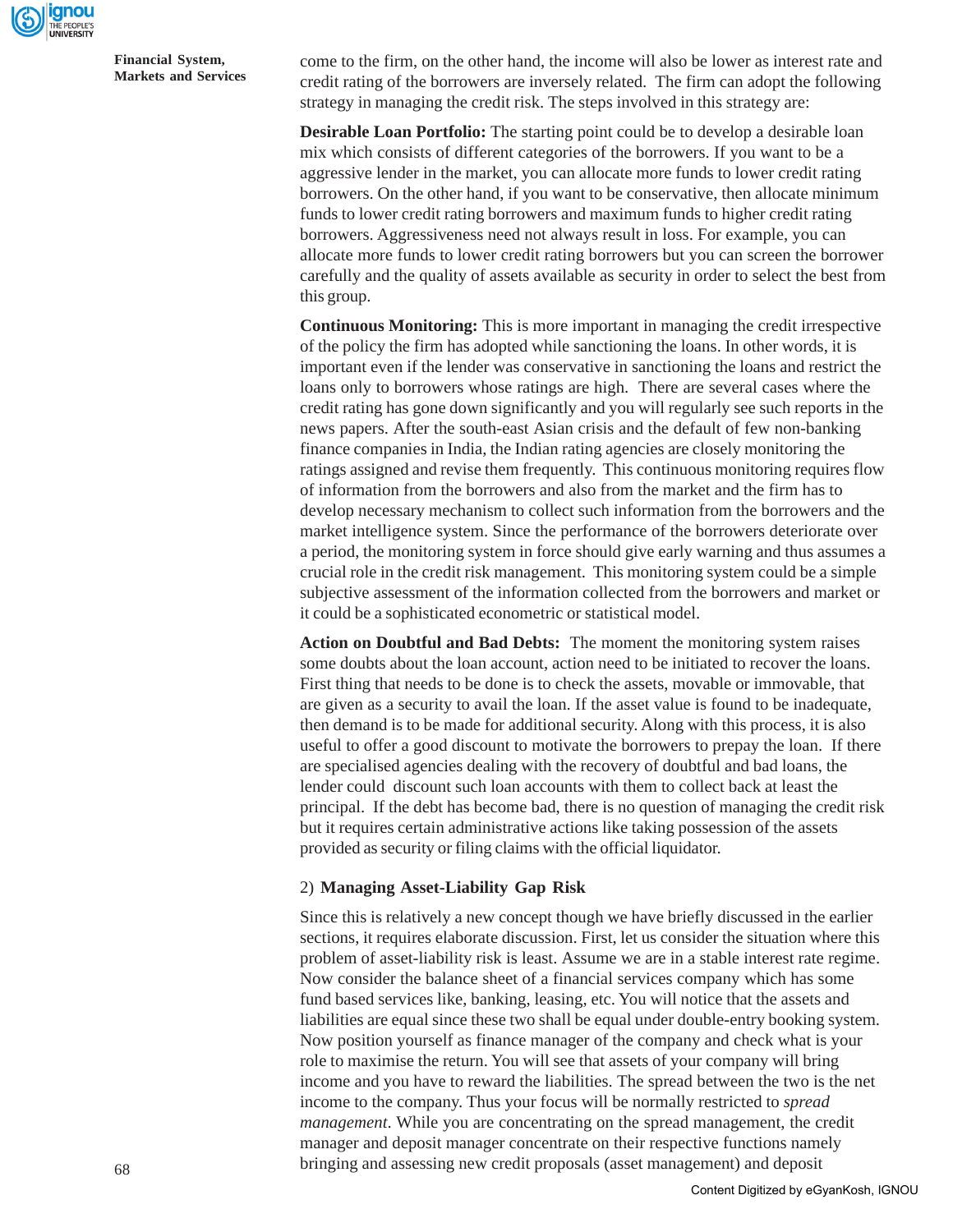

mobilisation (liability management). The business runs well if each one of you achieve higher results and the need for co-ordination is not felt in a stable interest rate regime. But the moment you relax this condition of stable interest rate regime, you require a co-ordinated approach in managing all the three key variables namely asset, liability and spread. Such a co-ordinated approach is known as Asset-Liability Management (ALM). Since interest rates are already started moving freely in the market, the ALM is one of the key issues of discussion today for several banks and other financial services companies.

The basic problem in ALM is the difficulty in repricing the assets due to reputation, customer relationship and market conditions. The problem is aggravated due to repricing of liabilities before the assets. For instance, on the basis of 14%, 3-year deposit, a leasing company may have contracted 7 year lease at an effective rate of 18%. The spread of 4% is good in the normal condition. Suppose the deposit interest rate now moves up to 17%. This revision in the deposit rate could be due to general increase in the deposit rates in the market or downgrade in the credit rating of the leasing company or both. The depositor who has initially invested money at 14% for three years will now demand higher interest rate or prefer preclosure of the deposit. Though the leasing company could reject the preclosure request, in the interest of long-term relationship with the customers, it has to either refund the deposit or revise the interest rate to 17%. As floating rate notes and deposits or deposits with call and put options will soon come to the market, a substantial part of the liabilities would automatically be repriced.

The actual management of assets and liabilities focuses on controlling '*gap*' between the Rate Sensitive Assets (RSA) and Rate Sensitive Liabilities (RSL). The rate sensitive instrument is one which can mature or priced, upward or downward when the market interest rates are changed. The four key building blocks of ALM are : (1) measurement of gap i.e. determining the amount of assets and liabilities being repriced, (2) estimating the rates at which the repricing takes place, (3) Projecting future income, and (4) testing different strategies.

**Gap Management:** The first job in the ALM is to measure gap. There are two ways in which the gap can be measured. If the gap is measured at a macro level, it has limited use. It gives an idea about the level of risk involved in the firm. The second method which is useful in ALM is to get a detailed break up of 'Gap'. First all the assets and liabilities are to be broken down and grouped as per the maturity schedule. Then each group should be further classified into RSA/RSL and non-RSA/non-RSL. After taking into consideration the interest liability, the gap on each group is to be measured. This is something akin to a detailed cash budget.

## **Illustration 1**

In Table 1 to Table 4 given at the end of this material, the assets and liabilities of a financial services firm are given under different format to understand the gap measurement concept. In Table 1, the assets and liabilities are given in a consolidated format and the user can only learn the total assets and liabilities of the firm from this table. In Table-2, the duration of the assets and liabilities are given and from this it is possible to know the short term and long term assets and liabilities of the firm. From this Table, you could see gap of Rs.100 since the firm has created a long-term assets worth of Rs.600 against a long-term funds of Rs.500 (Rs.100 from owned funds and Rs.400 from long-term funds). In Table 3, the details of short and long term loans are given. The firm has both fixed interest and floating interest assets and liabilities. You will notice another gap in the form of long-term floating rate funds being used to create long term fixed loan. In Table-4, the interest rates of assets and liabilities with the duration are given. This table will help you to identify the mismatch more in terms of interest rate and duration in addition to value mismatch.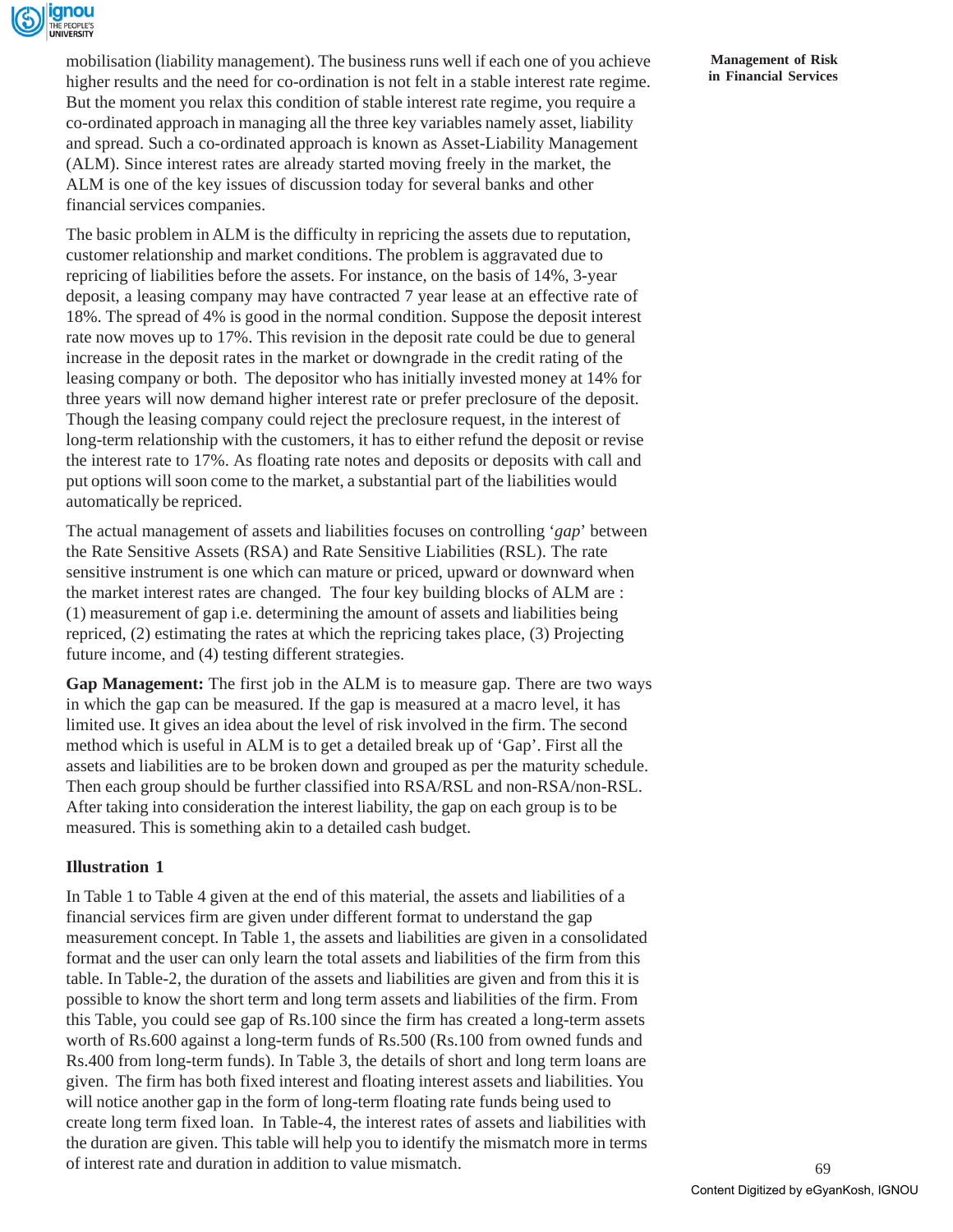

**Interest Rate Forecasting:** The gap has to be necessarily closed or managed. Depending on the shape of the yield curve, the company has to plan for additional resources either through RSL or at fixed interest rate. This requires forecasting of interest rates in the future. If the future interest rates are expected to be harmful to the company, then the company has to use some hedging instruments. Though hedging instruments are not available at this point, there is positive news on their introduction in the Indian market. While the National Stock Exchange along with SEBI is working out to introduce equity derivative produces, the RBI is keen to bring interest rate derivatives in India. An unchecked 'gap' will ultimately lead to a crisis if it is not corrected in its early stage.

#### 3) **Managing Due-diligence Risk**

The professional efficiency and ethics followed by the firm determine this source of risk. Since the financial services firm is giving a certification to either the regulating agencies or its client on the completion of required formalities, they are expected to perform efficiently with high ethical standards. This source of risk is relevant in the Indian context as several firms lack both on the efficiency and ethics. In the early face of capital markets reforms immediately after the economic liberalisation, there was a stock market boom and many financial services firms have used this boom to bring all sorts of issues to public and manipulated the market prices to get the subscription. In this process, the primary market has now become virtually nonexistent in India. The due-diligence risk affects the firm in the form of suspension or cancellation of certification.

This risk could be managed by bringing in more professionals and creating right environment within the organisation. In fact, the regulating agencies look into this aspect before issuing certification. Another important aspect is to develop a code of conduct that employees have to follow in discharging the professional duties. In addition, it may be necessary to design appropriate internal control system so that important areas are investigated by another officer before issuing due-diligence certification. The professional training to the staff to improve their knowledge and share experience with other peers in the industry would be useful.

#### 4) **Managing Interest Rate Risk**

Interest Rates in the economy play a major role in the financial markets. In fact, it integrates different segments of financial markets like stock market, money market, foreign exchange market, etc. For example, if the central bank increases the interest rates in order to contain excessive volatility in the foreign exchange market and stabilise Rupee, the treasury security prices decline in the money market. The firms in the financial services industry some time take up the interest rate risk of their clients by doing interest rate derivative transaction with their clients. Since this type of risk is unavoidable and some time voluntarily taken, they have to be managed.

There are two steps involved in the management of interest rate risk. First, the firm has to quantify the interest rate risk. The quantification is to be done for each asset and liability and the methodology depends on the nature of the underlying asset or liability exposed to the interest rate risk. For instance, if the firm has investments in securities, the 'duration' measure will be useful. Similarly, in asset-liability management, we have discussed the methodology for quantifying the interest rate risk of our borrowings. The other factors like existence of call and put option, conversion option, etc., need to be considered in evaluating the interest rate risk.

After the quantification of the risk, the second step would be to select appropriate instrument to manage the interest rate risk. There are two basic tools available for this purpose. The firm may buy or sell interest rate futures or arrange a interest-rate SWAP transaction. Before taking hedging, it would be useful to research the likely Content Digitized by eGyanKosh, IGNOU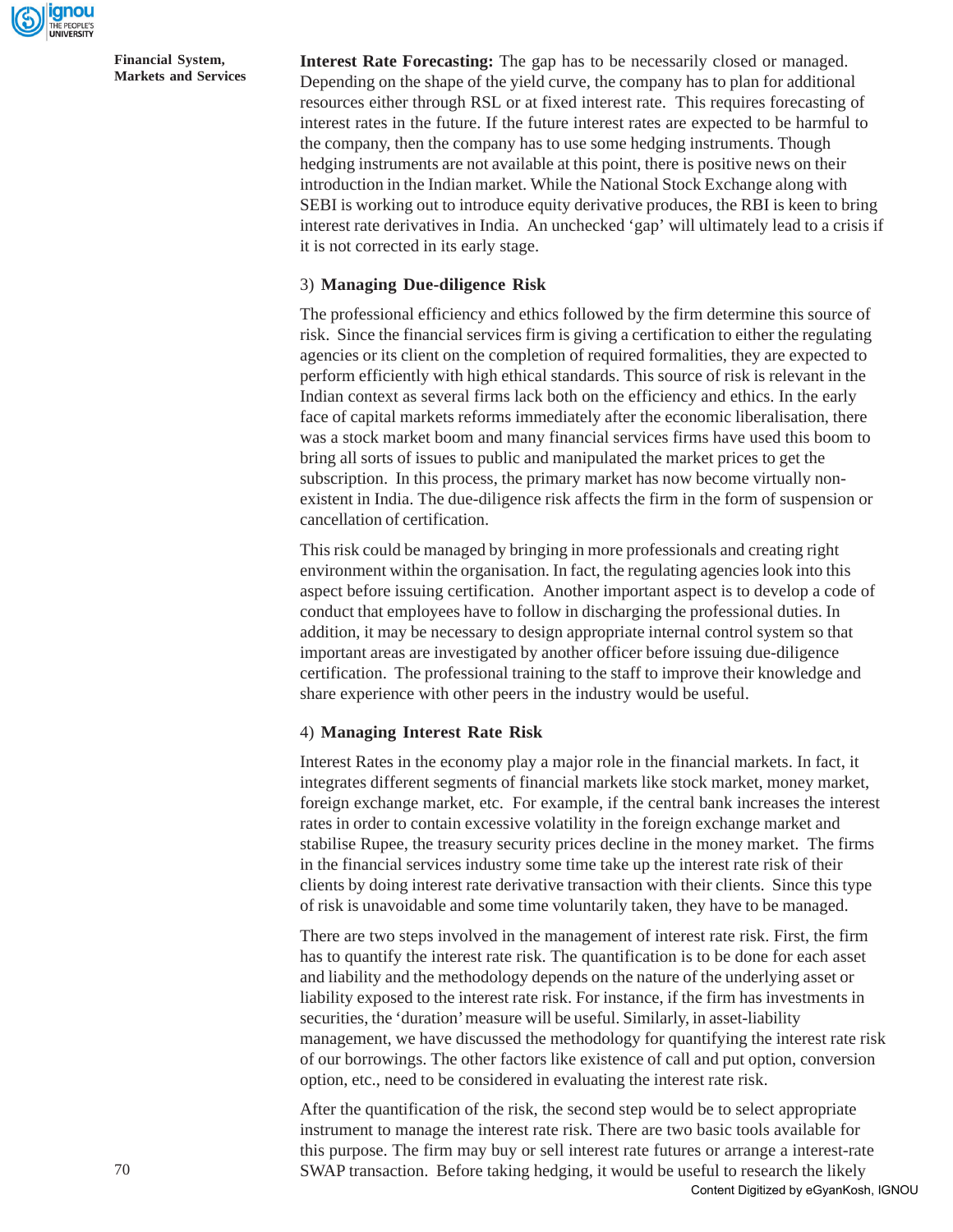

movement of interest rates in the short-run and long-run. If the interest rate forecast is favourable for certain assets or liabilities the firm is holding, there is no need to hedge to that extent since hedging has a cost. It is also necessary to identify the net interest rate risk exposure when the firm deals with interest rate risk products with their clients since a good part of the risk might have been automatically hedged within the firm.

## **Example 3**

Suppose you have done a interest-rate swap transaction with ABC Ltd and exchanged floating rate for fixed rate liability. If you have done another interest rate swap transaction for the 80% of the value of the previous transaction with another client but this time you have exchanged fixed rate for floating rate, then 80% of the interest rate risk is automatically hedged. The hedging if at all required has to be done for the balance 20%.

## 5) **Managing Market Risk**

This is the minimum risk that investors in the market are exposed. The unsystematic part of the risk could be reduced though diversification. Firms which are investing in the securities have to manage the market risk. There are several ways through which the market risk is managed. Some firms take a view on the market and switch over the funds from one market to another in order to minimise the risk. For example, a mutual fund may shift a significant part of their investment from stock market to debt market if they expect the economy will under-perform this year. Firms could also use derivatives to hedge their risk. For example, the mutual fund may buy put option on some indices or stocks in the periods of uncertainty. While this is known as portfolio insurance, another related method is dynamic hedging using index futures or options. In dynamic hedging, the fund manager takes risk over a period of time along with the market movements. This is achieved by increasing the hedging quantity when the market is moving downward and reducing the hedging quantity when the market is in the uptrend.

## 6) **Managing Currency Risk**

Firms dealing in foreign exchange are exposed to currency risk. Banks and money changers hold either foreign currencies or positions in foreign currencies. This source of risk affects others also when they deal with foreign exchange either as a borrower or as an investor. As discussed earlier, the exchange risk arises mainly when the demand and supply for the foreign currency changes. In managing this risk, the first step is to determine the amount of uncovered positions and then forecast the future direction in the currency in which the firm has open position. After determining the total value of open position which are likely to affect the firm when the currency moves in unfavourable direction, the firm has to select appropriate hedging instrument. It could cover the open position by liquidating the holding or take position in the forward or futures or options market depending on the risk perception and cost of hedge.

## **Activity 4**

a) Name a few instruments which could be classified under RSA/RSL.

...................................................................................................................... ...................................................................................................................... ...................................................................................................................... ......................................................................................................................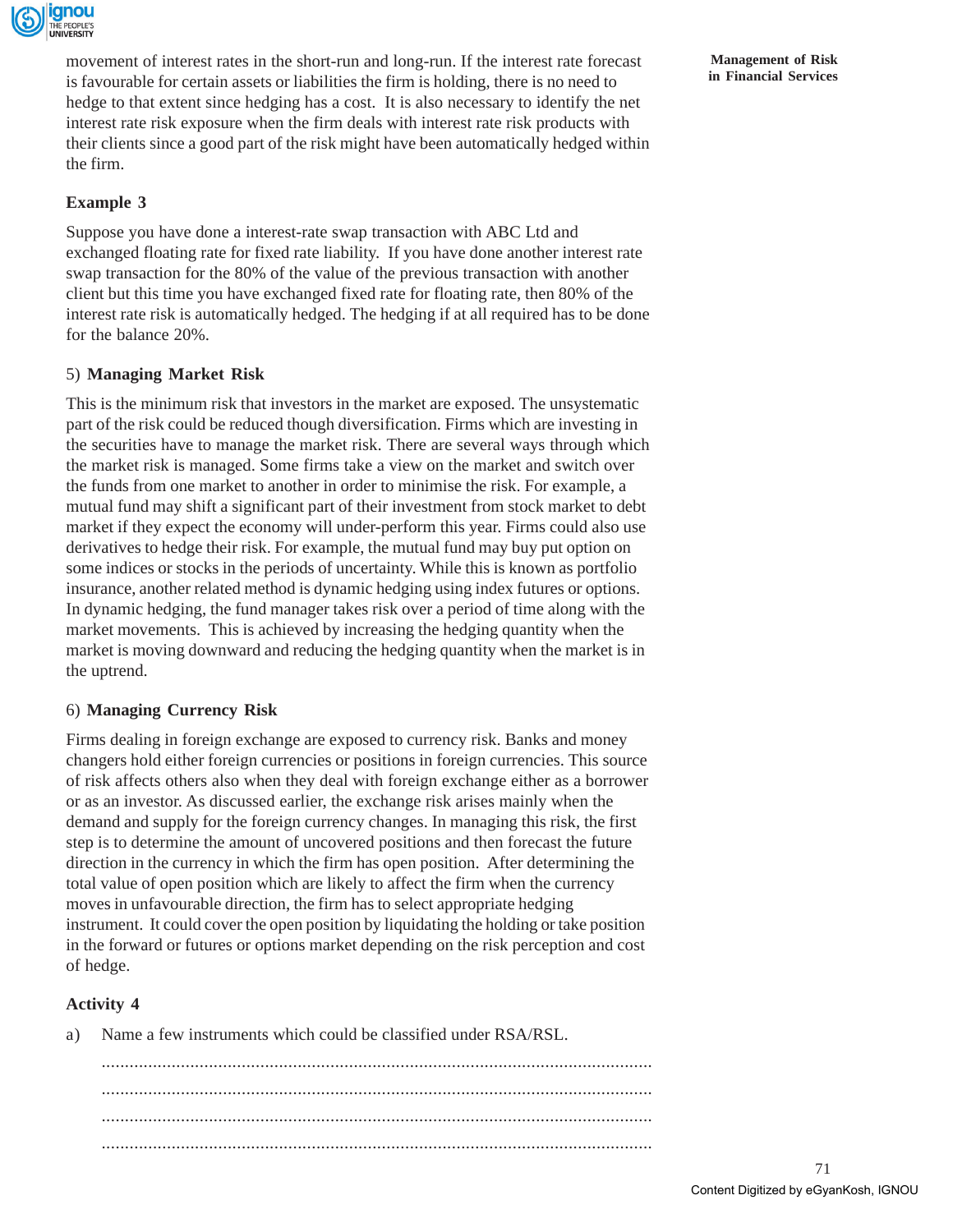

b) How do you manage the unsystematic risk of stocks in investment activities ?

...................................................................................................................... ......................................................................................................................

c) When you see a credit rating, what do you infer from it ? ...................................................................................................................... ......................................................................................................................

## **4.6 SUMMARY**

Financial services industry has grown rapidly since the economic and financial sector liberalisation was initiated in 1991. The services offered by them could be broadly classified into fund based services and non-fund based services. The firms deal with financial claims and risk associated with the financial claims. The industry has developed a number of products like futures, options, swaps, etc., that enable the users to transfer the financial claims and risk to others who are willing to invest in them. The mutual fund industry helps the investors to reduce the firm-specific risk called as unsystematic risk through diversification. In the process of dealing with financial claims and the risk associated with them, the industry is also exposed to several sources of risk. While some of them arises from external sources, others generate within the firm. The risk in financial services could be broadly classified into six types namely, credit risk, asset-liability gap risk, due-diligence risk, interest rate risk, market risk and currency risk. The credit risk and asset-liability gap risk arise when the financial service firms offer fund based services. Firms offering merchant banking and other services are exposed to due-diligence risk. The interest rate and market risks applies to firms which are investing in securities. Firms dealing with foreign currencies are exposed to currency or exchange rate risk.

Financial services firms have to manage the risk. While risk arising from internal sources could be managed by improving the efficiency of the organisation and introducing professionalism and training, external sources require special products. The risk management process involves the quantification of risk, its impact on the firm and assessment of alternative methods and products available to manage the risk. The products like forward, futures, options and swaps would be useful to manage different types of risk.

#### **Table 1 : Assets and Liabilities**

| Liabilities | $\mathbb{R}$ s. in Cr. |             | Assets | $Rs.$ in $Cr.$ |
|-------------|------------------------|-------------|--------|----------------|
| Owned Funds | 100                    | Loans       |        | 700            |
| Debt $900$  |                        | Investments |        | 300            |
| Total       | 1000                   |             | Total  | 1000           |
|             |                        |             |        |                |

Assets = Liabilities : Always Matched Automatically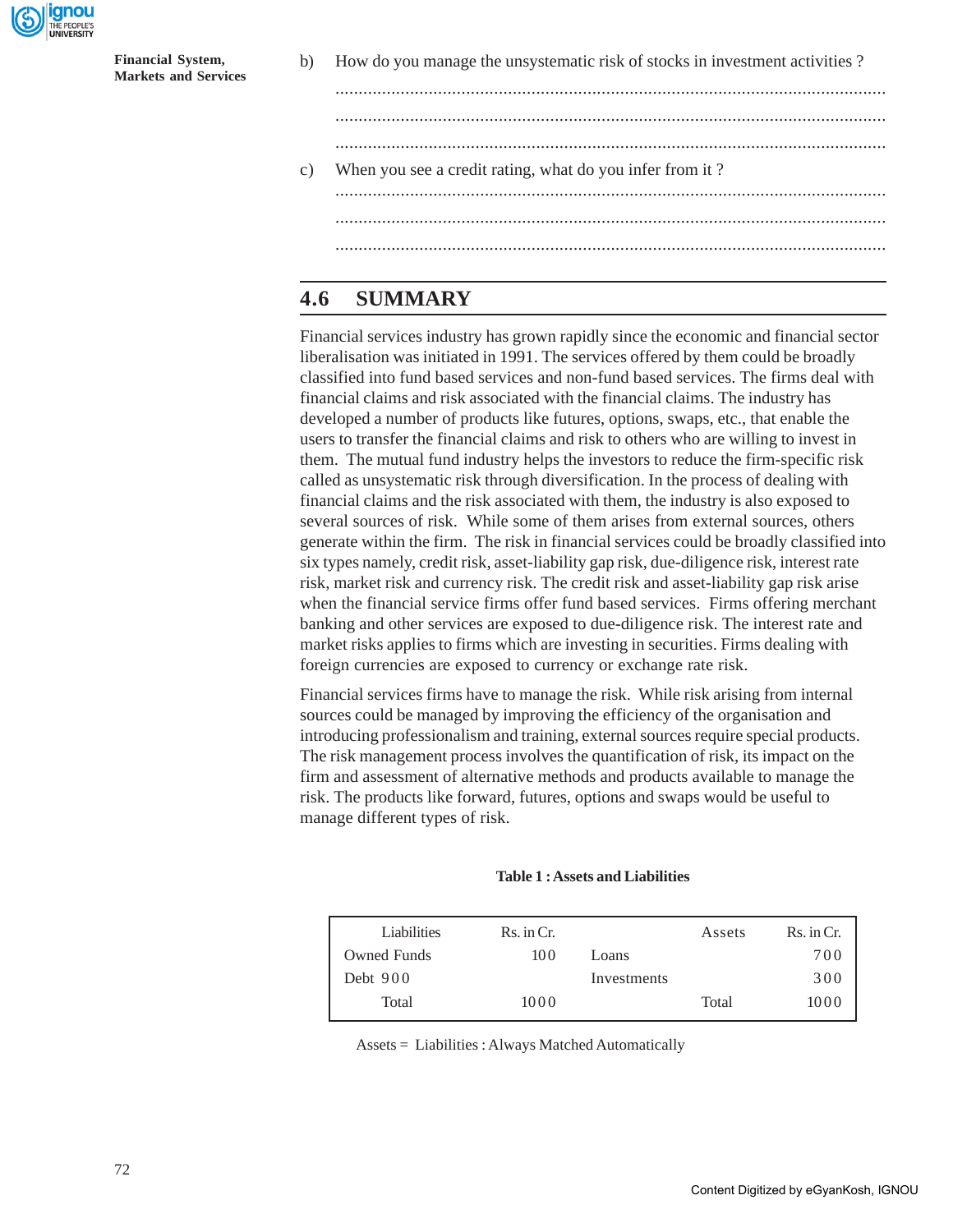

#### **Table 2 : Assets and Liabilities** (Matching/Mismatching in terms of maturity)

| Liabilities       |      | Assets             |      |
|-------------------|------|--------------------|------|
| Owned Funds       | 100  | Loans: Long - Term | 600  |
|                   |      | Short - Term       | 100  |
| Debt: Long - Term | 400  | Investments        | 300  |
| Short - Term      | 500  |                    |      |
| Total             | 1000 | Total              | 1000 |

Long-term Loan  $(600)$  = Long-term Debt  $(400)$  + Owned funds  $(100)$  +

Short-term Debt (100)

Mismatching : Short-term funds are used to fund the long-term loan.

#### **Table 3 : Assets and Liabilities**

(Matching/Mismatching in terms of maturity and risk sensitiveness)

| Liabilities                     |      | Assets                |      |
|---------------------------------|------|-----------------------|------|
| <b>Owned Funds</b>              | 100  | Long - Term Loans     |      |
|                                 |      | $\bullet$<br>Fixed    | 400  |
|                                 |      | $\bullet$<br>Floating | 200  |
|                                 |      |                       | 600  |
|                                 |      | Short - Term Loans    |      |
|                                 |      | Fixed<br>$\bullet$    | 50   |
|                                 |      | $\bullet$<br>Floating | 50   |
|                                 |      |                       | 100  |
| Long - Term Debt<br>Investments |      | 300                   |      |
| Fixed                           | 150  |                       |      |
| Floating                        | 250  |                       |      |
|                                 | 400  |                       |      |
| Short - Term                    |      |                       |      |
| Fixed<br>$\bullet$              | 400  |                       |      |
| Floating<br>$\bullet$           | 100  |                       |      |
|                                 | 500  |                       |      |
| Total                           | 1000 | Total                 | 1000 |

| Long-term Loan $(600)$ = Long-term Debt $(400)$ + Owned funds $(100)$ +<br>Short-term Debt (100)                       |    |                                                                                                                  |  |  |  |
|------------------------------------------------------------------------------------------------------------------------|----|------------------------------------------------------------------------------------------------------------------|--|--|--|
| Long-term Fixed Loan $(400)$ = Long-term Fixed Debt $(150)$ + Owned funds $(100)$<br>$+$ Long-term Floating Debt (150) |    |                                                                                                                  |  |  |  |
| $Mismatching: 1.$                                                                                                      |    | Short-term debt is used to create long-term assets (loans) to<br>an extent of Rs. 100 cr.                        |  |  |  |
|                                                                                                                        | 2. | Long-term floating rate debt is used to create long-term fixed<br>rate assets (loans) to an extent of Rs.150 cr. |  |  |  |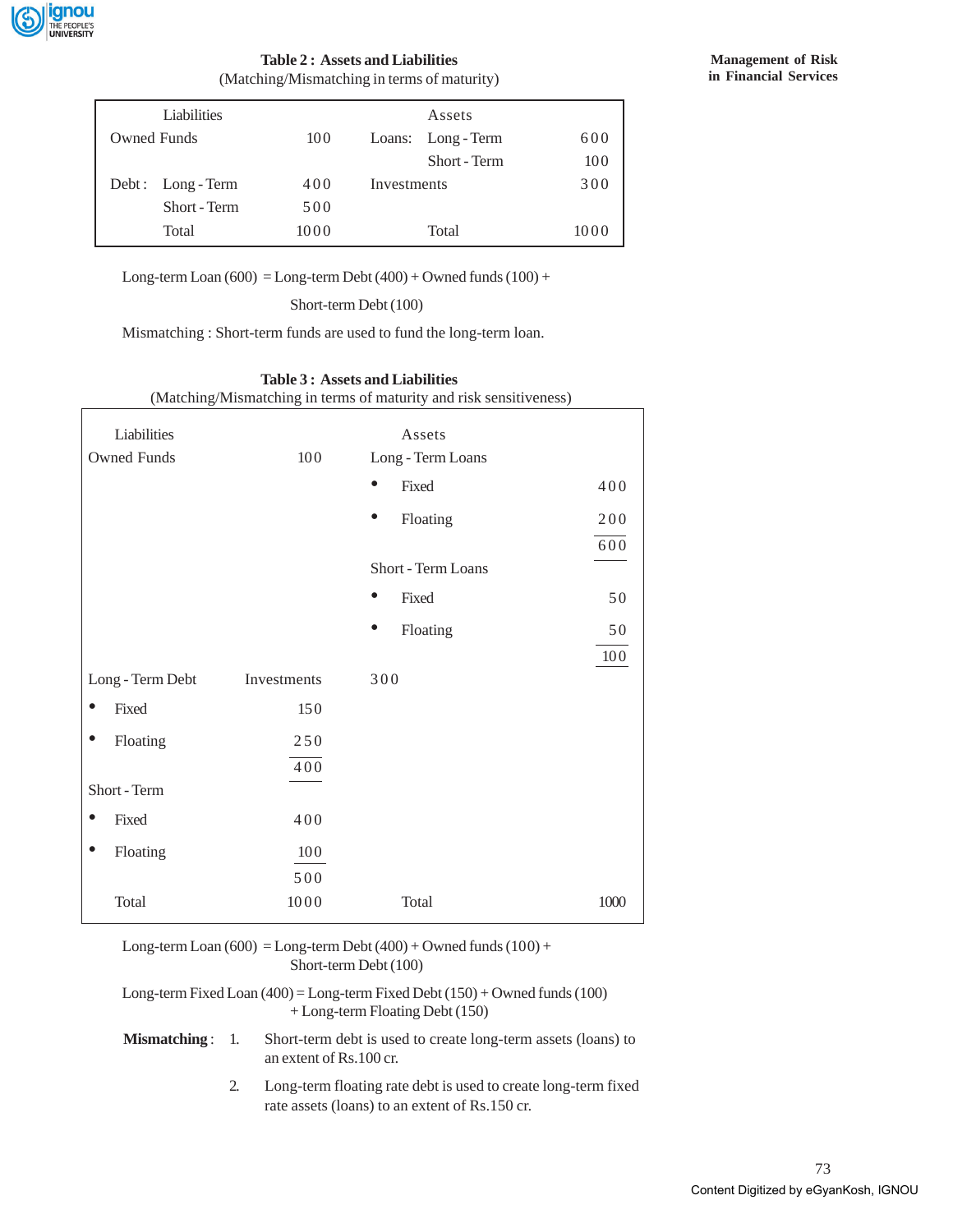

**Table 4 : Assets and Liabilities**

Decomposing, Matching, Bundling & Spotting Mismatching in A & L

| Liabilities                |      | Assets                          |      |
|----------------------------|------|---------------------------------|------|
| <b>MATCHED PARTS</b>       |      | 12% Loan (Time to               |      |
| 7% Bond (Time to           | 100  | Maturity: 6 years)              |      |
| Maturity: 6 years)         |      |                                 |      |
| Prime Rate $+2\%$ Floating |      | Prime Rate $+2\%$ Floating      |      |
| Bond (Time to Mat. 5 yrs.) | 100  | Bond (Time to Mat. 5 yrs)       | 100  |
| 10% - 6 months Certificate |      | 14% Busy Season O/D             | 50   |
| of Deposits                | 50   |                                 |      |
| 12% - 3 months Certificate | 150  | Treasury Bill (YTM-14%)         | 150  |
| of Deposits                |      | (Investments) - 3 months        |      |
| <b>Owned Funds</b>         | 100  | 14% Corporate Debentures        | 100  |
|                            |      | (Time: 10 years)                |      |
|                            | 500  |                                 | 500  |
| <b>UNMATCHED PARTS</b>     |      |                                 |      |
| Prime Rate $+2\%$ Floating |      | 14% Loan                        |      |
| Time: 3 months             | 100  | Time: 6 years                   | 200  |
| 13% Certificate of Deposit |      | 15% Loan                        |      |
| Time: 6 months             | 200  | Time: 8 years                   | 100  |
| 9% Bond                    |      | Prime Rate $+5\%$ Floating      |      |
| Time: 3 years              | 50   | Loan; Time: 3 years             | 100  |
| Prime + $3%$ Bond          |      | Prime Rate $+3\%$ Floating Loan |      |
| Time: 5 years              | 150  | (Time : 2 years)                | 50   |
|                            |      | Treasury Bill (YTM:13%)         |      |
|                            |      | Time: 56 days                   | 50   |
|                            | 500  |                                 | 500  |
| Total                      | 1000 | Total                           | 1000 |

Mismatching exists to an extent of Rs. 500 cr. An analysis of mismatching shows that liabilities maturing within one year are to an extent of Rs. 300 cr. whereas the bank has short term asset only to an extent of Rs. 100 cr. Against a long-term assets (loans) of Rs. 300 cr., the bank has medium term liabilities of Rs.200 cr. While both the long-term assets (loans) are fixed rate, a significant part of the medium-term liabilities (Rs.150 cr.) is floating rate.

## **4.7 KEY WORDS**

**Fund-based Services:** Financial services firms that cater the short-term and longterm needs of funds of corporate sector and others are in the fund-based services. Examples of fund-based services are commercial banking, term-lending, bill discounting, factoring and forfaiting, venture capital, underwriting, leasing and hire purchase, etc.

**Fee-based Services:** Financial services firms that enable the corporate sector and others to raise capital from the market and manage or transfer their risk to other participants of the market are in fee-based services. They provide these services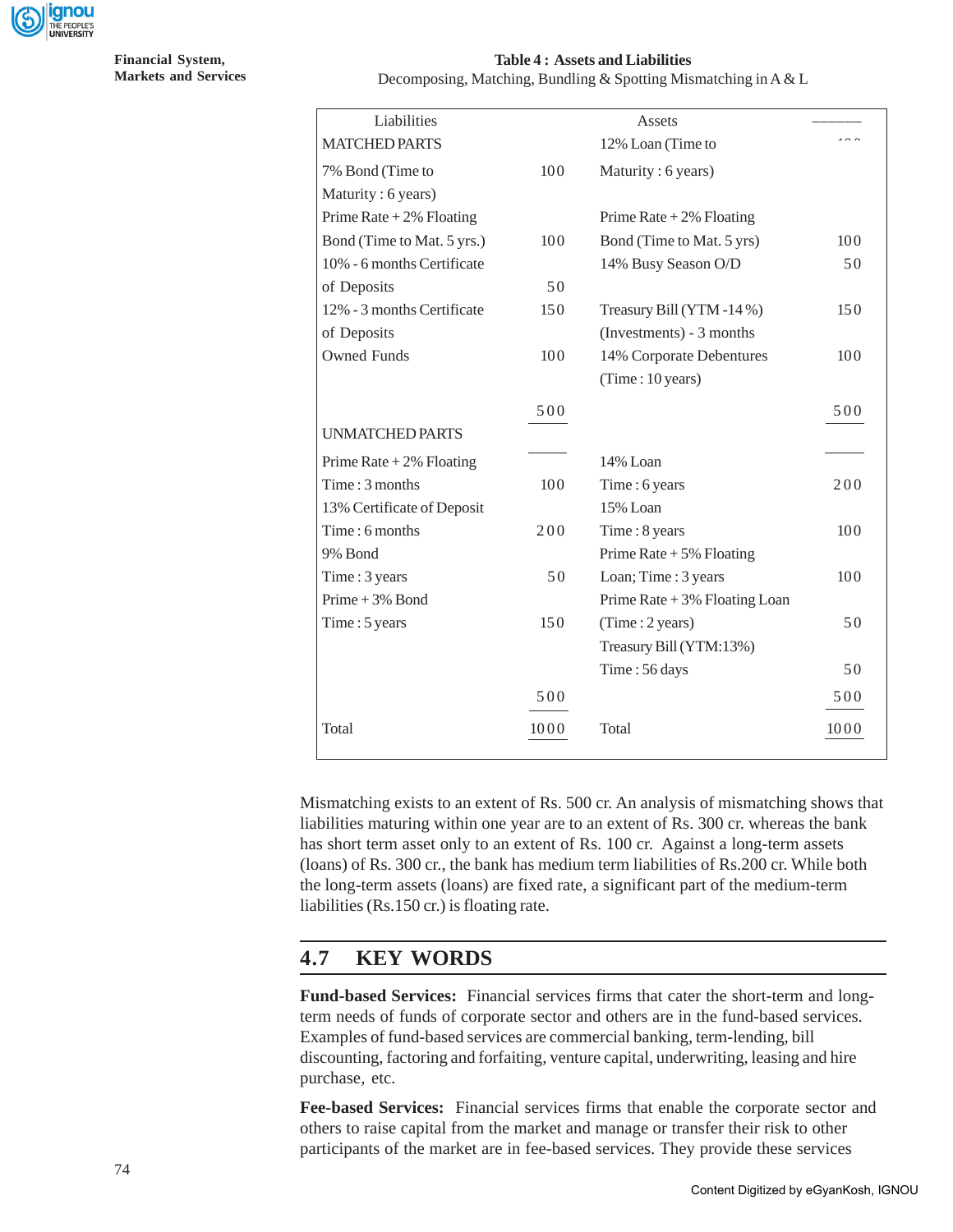

against a fee. Example of fee-based services are merchant banking, broking service, credit rating, mutual funds, portfolio management services, etc.

**Moral Hazard:** Moral hazard is the tendency of an insured to take greater risk because she/he is insured.

**Adverse Selection:** Adverse selection is the tendency of insuring the low quality asset and not insuring high quality assets.

**Credit Risk:** The chances of the borrower defaulting the interest and/or principal. Financial services firms offering fund-based services are exposed to credit risk.

**Due-diligence Risk:** The chances of regulatory action when the financial services firm failed to properly check the compliance of various regulatory requirements by the issuer of capital and adequacy of the disclosure of information to public at the time of public/rights issue. The lead manager has to be very cautious before issuing the due-diligence certificate.

**Asset-Liability Gap Risk:** When firms offering fund based services raise capital through different instruments having different maturity and interest terms and lend or invest in different forms, there is bound to be a mismatch in terms of future interest liability structure and maturity. The gap between the assets-liabilities on these accounts and the chances of firms failing to meet their obligation in the future is asset-liability gap risk.

**Interest Rate Risk:** Risk arising out of changes in the market interest rate. It affects the financial services firms which have issued securities as well as others which have invested in securities. Changes in interest rates also affect other segments of the financial markets.

**Duration:** It is a statistical measure that determines the sensitiveness of the security's market price when there is a change in the market interest rate. The variables that determine the duration are coupon rate, current market price and YTM and time to maturity.

**Market Risk:** The risk that affects all the securities in the market and thus cannot be eliminated through diversification. The changes in the macro-economic factors are the major source of market risk. This is also known as *systematic risk*.

**Unsystematic Risk:** The risk that are specific to a firm and its securities is unsystematic risk and could be reduced to a negligible level through diversification.

**Currency Risk:** The risk that arises out of changes in currency values. Financial services firms that hold foreign currency assets or liabilities are affected by this risk.

**RSA:** Rate-sensitive assets (RSA) are those financial instruments whose value changes when there is a change in the market interest rates.

**RSL:** Rate-sensitive liabilities (RSL) are those liabilities which cause change in the future cash flows from the firm when there is a change in the market interest rates.

**Credit Rating:** It is an unfettered publication of opinion on credit and market risk associated with an instrument or the firm that raises capital from the market by the credit rating service companies.

**Interest Rate Derivatives:** A variety of financial instruments that enable the buyer to hedge interest rate risk. Most popular interest rate derivative products are interest rate futures, interest-rate options and interest rate swap.

**Index Futures:** A standardised forward instrument that allows the participants to buy and sell the underlying index.

**Options:** An instrument that gives a right to buy or sell a financial instrument at predetermined terms in the future. Options are available on variety of financial assets.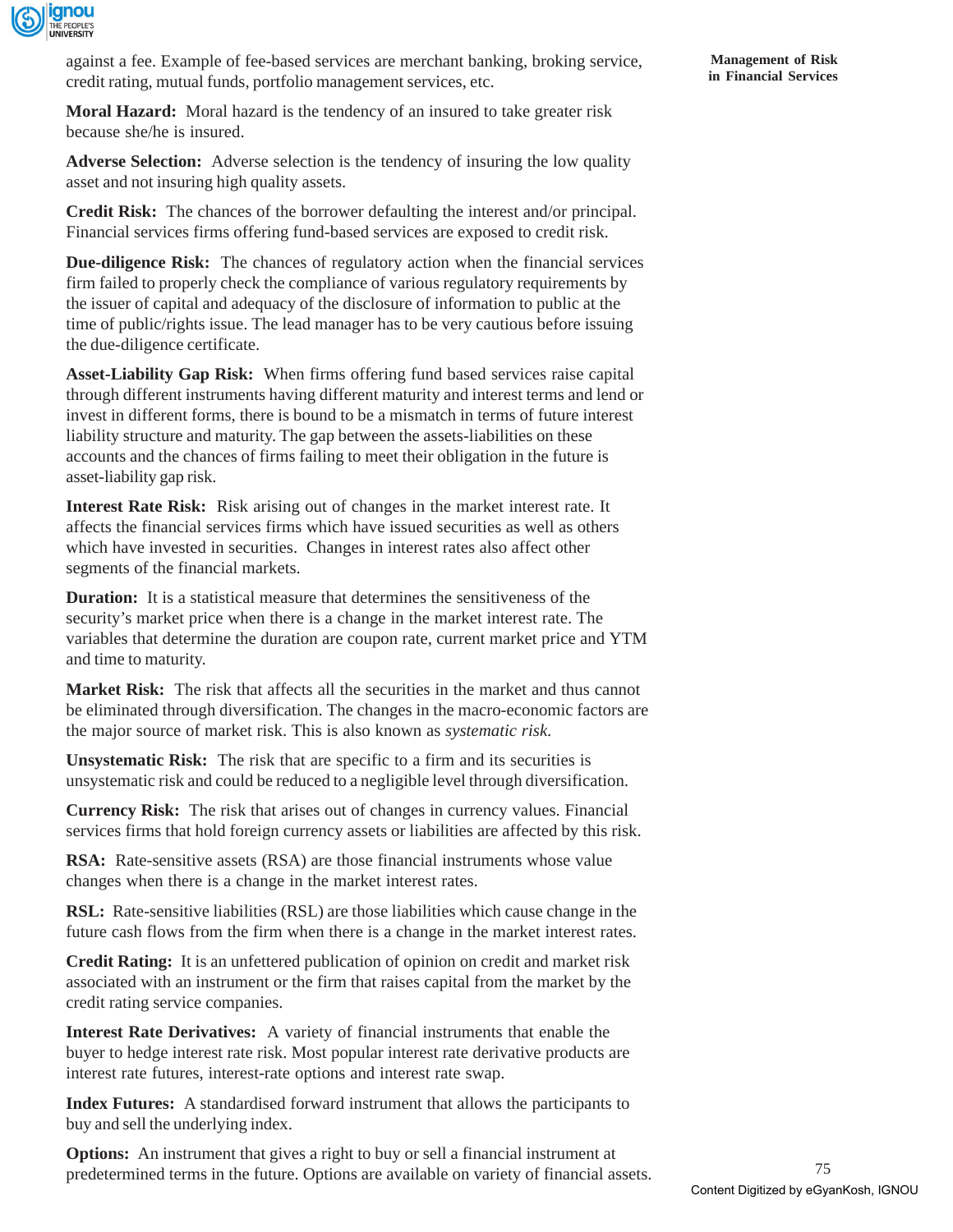

**Currency Swaps:** An agreement between two parties to exchange principal and interest liability of different currencies.

**Portfolio Insurance:** Fund managers of mutual funds can insure the portfolio against market decline by using index futures or index options.

**Dynamic Hedging:** It is the process through which hedging is done in stages. This will allow the fund managers to have larger hedge when the market is declining and smaller hedge when the market is moving upward.

## **4.8 SELF ASSESSMENT QUESTIONS**

- 1) List out the internal and external sources of risk affecting the merchant banking and stock broking services.
- 2) What is *moral hazard* and *adverse selection* and how they affect insurance companies?
- 3) Explain the services of credit rating that helps the financial services firms to reduce different types of risk?
- 4) Develop a risk-management system that will help financial services firms that open a variety of services and are also investing in securities.
- 5) How do you measure the *gap* in matching the Asset-Liability of a firm offering fund-based services? How to manage the risk arising out of this gap?
- 6) Suggest a suitable system for the banks and others offering fund-based services to manage their credit risk.
- 7) Collect the details of MS Shoes public issue failure. Why SEBI took action against the lead managers of the issue?
- 8) Name a few interest-rate derivative products. What are their uses in managing the interest rate risk?
- 9) What is portfolio insurance? How will it be useful to mutual funds in managing their market risk?
- 10) As an investment banker, you have done a currency swap transaction with one of your clients and taken the dollar commitment of your client for Rupee. How will you manage your Dollar exposure? What other factors will you consider before hedging your Dollar exposure?

## **Answers to Activities**

## **Activity 1**

- a) Financial Services firms that offer credit cards first assess the credit worthiness of individuals who apply for credit cards and enable them to make purchases on credit. It also buys the receivables of the business units where the credit card holders availed credit. Thus credit-risk assessment and dealing in risky financial receivables are the basic services of credit card services. The credit card providers have also, started securitising the receivables and sell it in the financial markets and thus trade the credit-risk of individuals.
- b) The list includes commercial banks, financial institutions, venture capital institutions, bill discounting, factoring and forfaiting services, leasing and hire purchase companies, credit card providers and insurance companies providing direct finance.
- c) The problem of 'moral hazard' can be overcome to some extent by inserting conditions for maintenance of assets. The 'adverse selection' problem could be avoided through careful evaluation of proposals and inspection of the assets.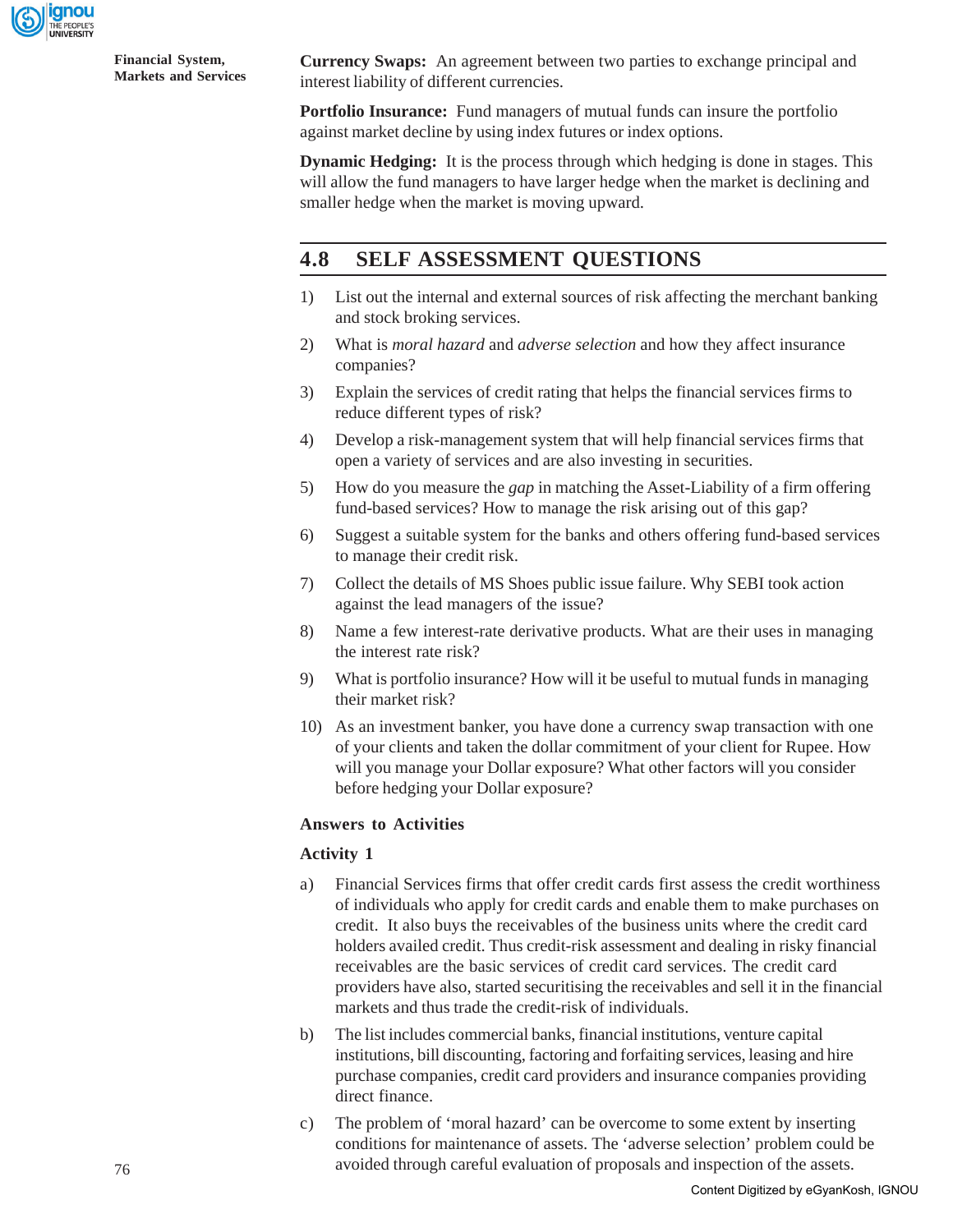

- d) There is a mushrooms growth in the NBFCs in the last few years and these institutions promise very high return which many of them are not able to pay when the interest and principal become due. The failure of CRB capital which was once a leading company in this sector forced the regulators to look into the functioning of these NBFCs. The result was strict regulation in accepting the deposits from public.
- e) The stock market during the last few years showed poor to negative return and this is reflected in the performance of mutual funds. Further, there was also considerable shift in the interest of investments and today, only a few stocks in the market perform well whereas in large number of remaining stocks, there is no trading. Mutual funds which have invested in these second-line stocks when the market was in boom were not in a position to sell them and revise their portfolio. This has also contributed to their poor performance.

## **Activity 2**

- a) Though there is no default risk in Government securities, the long-term Government securities are exposed to interest rate risk. When market interest rate changes, the value of the portfolio of securities held by the bank changes. This interest rate sensitiveness is known as interest rate risk and is measured in terms of *duration* of the securities.
- b) This is the major problem faced by the investors and brokers in the Indian capital market. When a trade is completed in the exchange, there is no guarantee for good delivery of stocks. Some of the major problems connected with physical delivery are fake certificates, incomplete transfer-deeds, incorrect signature, etc. In fact, this is the major reason for not introducing trade guarantee by the exchanges in India. The risk of bad delivery could be avoided by encouraging the clients to become members of depository and deal in depository mode.
- c) Credit rating is the major problem faced by the lease and hire purchase companies. As they are mainly meeting the requirement of medium and small firm, they find it difficult in assessing the credit risk. They rely on accounting statements of the firms but they conceal more than what they reveal. The absence of credit rating agencies specializing in medium and small firms adds to this problem of assessing credit risk.
- d) No. Merchant bankers are not certifying that the project is a profitable one. They are liable only when the firm failed to disclose certain material information to the investors at the time of public issue.

## **Activity 3**

- a) The floating rates notes are least affected by the changes in the market interest rates. As their interest rates are also adjusted, there will not be any change in their values. On the other hand, fixed-rate bonds of long-term maturity are affected most when the market interest rate changes.
- b) The depreciation in the Rupee will affect the bank depending on the position the bank holds in the foreign exchange market. If the bank has completely hedged their open positions, the changes in Rupee-other foreign currencies will not affect them. If the bank is short in a foreign currency and has not hedged, the Rupee depreciation will affect the bank adversely. On the other hand, if the bank is long in a foreign currency, the Rupee depreciation will favourably affect the bank.